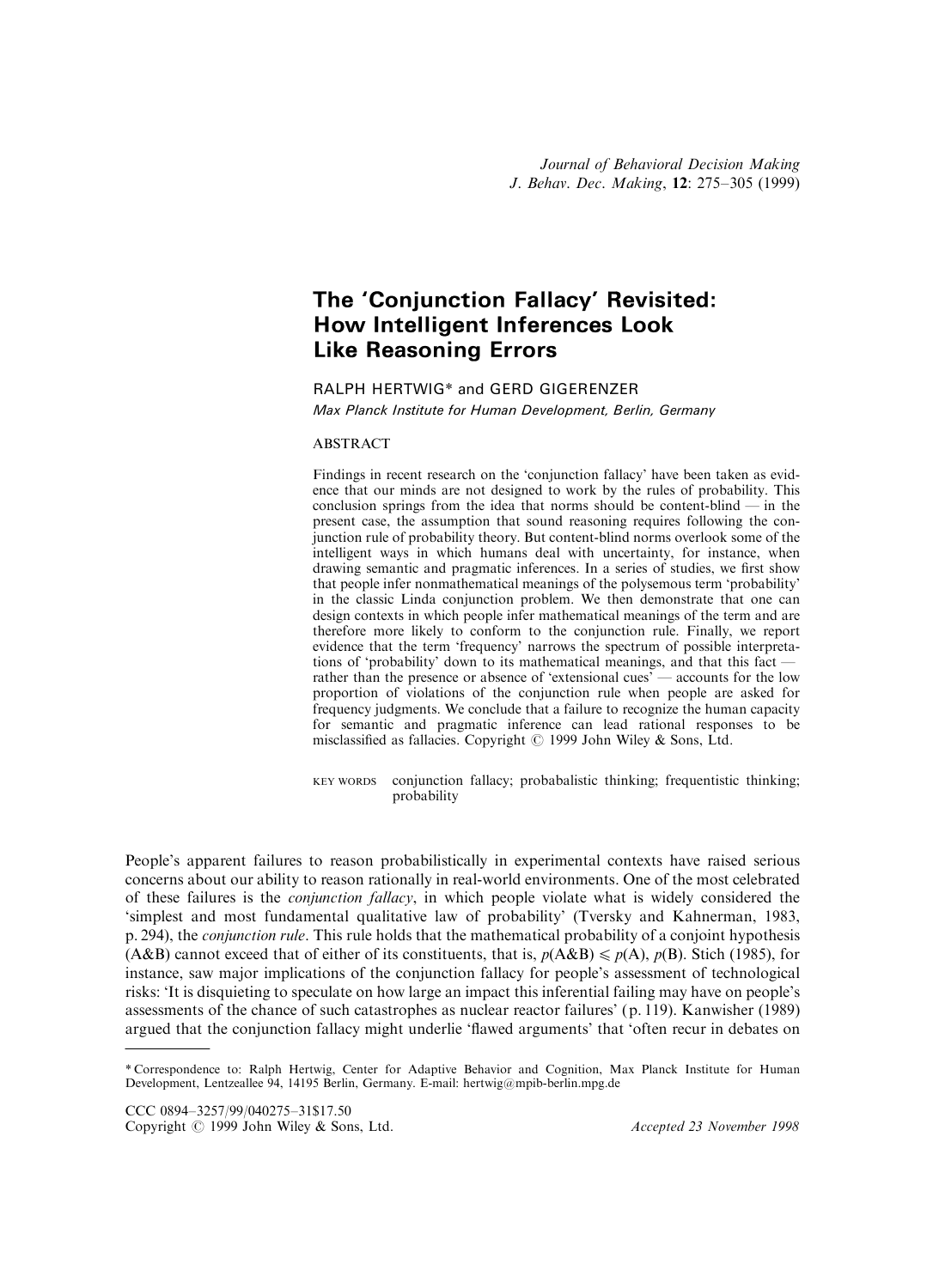U.S. security policy ... Strategic priorities have in the past become distorted by overemphasizing the most extreme scenarios at the expense of less flashy but more likely ones' (pp. 652, 655). Finally, based on the conjunction fallacy, Gould (1992) concluded more generally that 'our minds are not built (for whatever reason) to work by the rules of probability' (p. 469).

Do violations of the conjunction rule justify such concern? In our view, this concern springs from the idea that norms should be content-blind  $\frac{1}{2}$  in the present case, the assumption that sound reasoning can be reduced to following the conjunction rule, and nothing else. We argue that content-blind norms overlook the intelligent ways in which humans deal with uncertainty, namely, the human capacity for semantic and pragmatic inferences. To illustrate this argument, let us consider the classical problem designed to demonstrate that people violate the conjunction rule: the Linda problem (Tversky and Kahneman, 1983). In this problem, participants read: 'Linda is 31 years old, single, outspoken and very bright. She majored in philosophy. As a student, she was deeply concerned with issues of discrimination and social justice, and also participated in anti-nuclear demonstrations.' Participants are then asked to rank several hypotheses according to their 'probability', including 'Linda is a bank teller' (T), 'Linda is active in the feminist movement' (F), and 'Linda is a bank teller and is active in the feminist movement' (T&F; or, in a variant, to indicate whether T or T&F is more 'probable').

Tversky and Kahneman (1983) concluded that the 80–90% of participants who judged T&F to be more probable than T were in error because they violated the conjunction rule. Applied to the Linda problem, the conjunction rule is a narrow norm in two senses (Gigerenzer, 1996). First, the norm is applied in a content-blind way, that is, it assumes that judgments about what counts as sound reasoning may ignore content and context (Gigerenzer and Murray, 1987, Chapter 5). For instance, in Kahneman and Tversky's (1996) view of sound reasoning, the content of the Linda problem is irrelevant; one does not even need to read the description of Linda. All that counts are the terms 'probability' and 'and', which the conjunction rule interprets as mathematical probability and logical AND, respectively (Gigerenzer and Regier, 1996; Hertwig, 1995). In addition, probability theory is imposed as a norm for a single event (whether Linda is a bank teller). This would be considered misguided by those statisticians who hold that probability theory is about repeated events (for details see Gigerenzer, 1994).

The account we propose is a step toward integrating content, context, and representation of information. It puts the burden of explanation on cognitive processes that infer the meaning of natural language terms, rather than on laws of reasoning that may or may not conform to the conjunction rule. In doing so, it contributes to the arguments of several authors that content and pragmatic context are indeed relevant from the perspective of conversational principles in the Linda problem and other conjunction problems (e.g. Adler, 1984, 1991; Dulany and Hilton, 1991; Hilton, 1995; Politzer and Noveck, 1991).

In addition, our account contributes to an explanation of the empirical finding that representing problems in terms of absolute frequencies rather than probabilities largely reduces the conjunction fallacy, an effect first described by Tversky and Kahneman (1983). Whereas Kahneman and Tversky (1996; Tversky and Kahneman, 1983) attributed this *frequency effect* to 'extensional cues' in frequency representations that facilitate reasoning according to the conjunction rule (henceforth, extensional-cue *hypothesis*), we propose that a major cause of the frequency effect is that a frequency representation is less polysemous than a probability representation (henceforth, *semantic-inference hypothesis*).

# SEMANTIC INFERENCE AND POLYSEMY

Many natural language terms are *polysemous*, that is, they have multiple meanings that are linked. In this article, we use the term *semantic inference* for the process by which a mind infers the particular

Copyright © 1999 John Wiley & Sons, Ltd.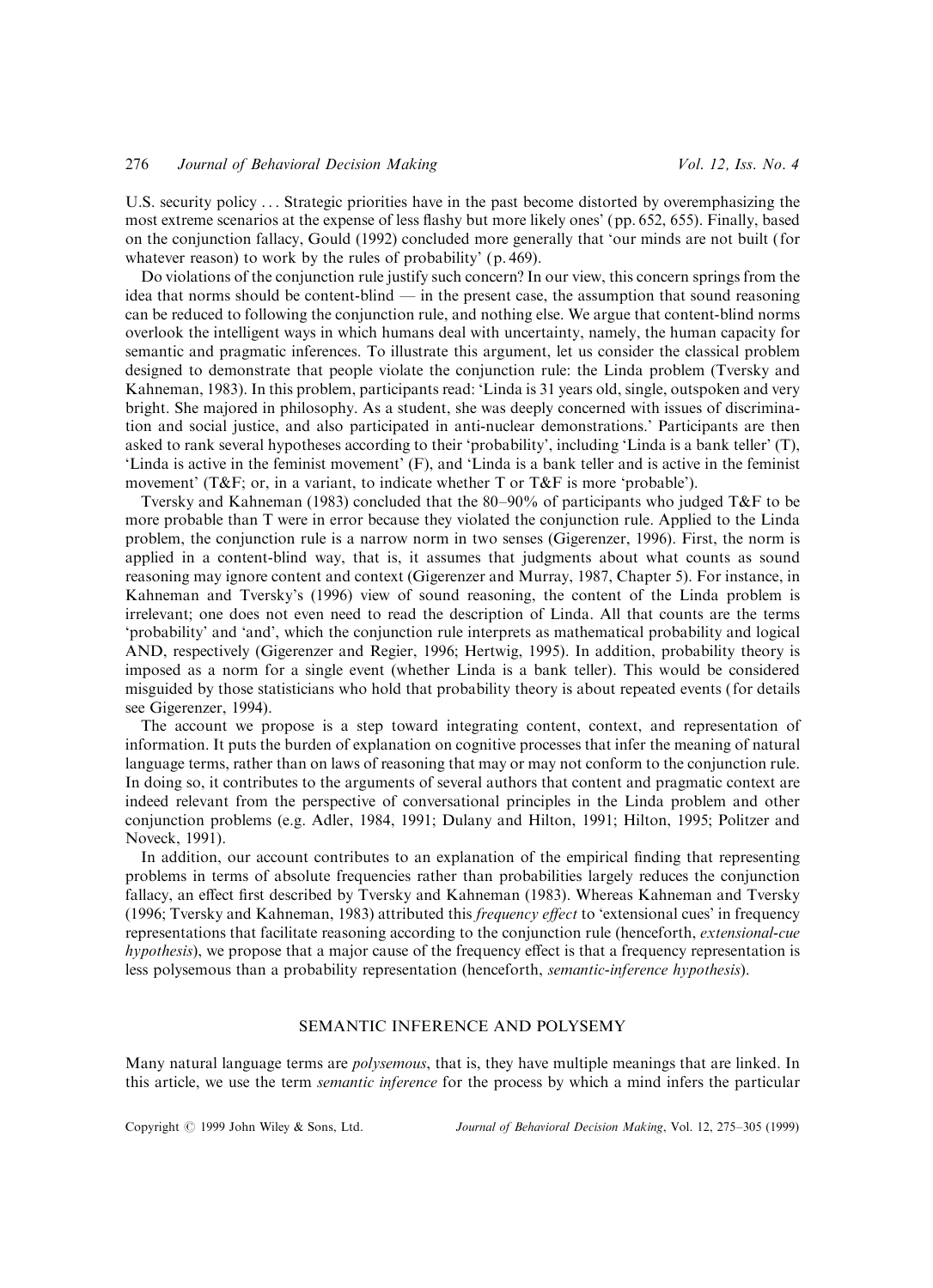#### The 'Conjunction Fallacy' Revisited 277

meaning of a polysemous term from the semantic content and the pragmatic context of the sentence, paragraph, or text in which it occurs. In the Linda problem, participants are not informed that the problem is an exercise in probability or set theory. Therefore, they have to make an inference about the meaning of the instruction, in particular about what the experimenter means by asking them to judge 'probability' (for related arguments see Macdonald, 1986; Margolis, 1987; Teigen, 1994, p. 227).

Is the term 'probability' polysemous? In the view of Ian Hacking (1975), the notion of mathematical probability was two-faced from its very beginning in the seventeenth century. Its aleatory face was concerned with observed frequencies (e.g. co-occurrences of comets and kings' deaths); its epistemic face was concerned with degrees of belief or opinion warranted by authority. Barbara Shapiro (1983) and Lorraine Daston (1988) have argued that the term 'probability' actually had more than two faces in the seventeenth and eighteenth centuries. Meanings also included physical propensity (e.g. as inferred from the physically symmetrical construction of a die), frequency, strength of argument (e.g. evidence for or against a judicial verdict), intensity of belief (e.g. the firmness of a judge's conviction of the guilt of the accused), verisimilitude, and epistemological modesty. The advent of the mathematical theory of probability eliminated many of these meanings but left at least three: degree of belief, objective frequency, and physical propensity (Gigerenzer *et al.*, 1989). Unlike the mathematical theory of probability, however, the natural language concept of probability has retained many of its earliest meanings. A glance at the entries for 'probability' and 'probable' in a few dictionaries illustrates this.

The Oxford English Dictionary (1989) lists the following contemporary meanings of 'probability': the appearance of truth, or likelihood of being realized, which any statement or event bears in the light of present evidence', 'something which, judged by present evidence, is likely to be true, to exist, or to happen', and 'likelihood'. The Third New International Dictionary (1967) links 'probable' to the existence of 'evidence'. It also lists 'credible', as in 'a credible story', among the meanings of 'likely'. The Random House College Thesaurus (1984) associates 'probable' with 'presumable, expected, possible, credible, logical, reasonable, plausible, tenable, thinkable, conceivable, believable'.

To resolve the polysemy of 'probability' and 'probable', one must draw semantic inferences from the context in which the terms are used.<sup>1</sup> It is evident that most of the candidate meanings of 'probability' and 'probable' cannot be reduced to mathematical probability. For instance, if one interprets 'probability' and 'probable' in the Linda problem as 'something which, judged by present evidence, is likely to happen', 'plausible', or 'a credible story', then one might easily judge T&F to be more probable than T because the information about Linda was deliberately selected to provide no evidence for the hypothesis 'bank teller'. Under these interpretations it is pointless to compare participants' judgments with a norm from mathematical probability theory, because the inferred meanings have nothing to do with mathematical probability.

In German, the language spoken by the participants in the experiments reported below, the term equivalent to probable is *wahrscheinlich*, which, like 'probable', is polysemous. The *Duden* (1981), a German dictionary and the primary authority on matters of the German language, reports that the term wahrscheinlich derives from the Latin word verisimilis, a combination of verus (true) and similis (similar). 'Similar' and 'having a resemblance' were also former meanings of the English term 'likely', according to the OED. This reveals an interesting relation between the etymology of 'probable' in German and English and the representativeness heuristic, which some researchers have argued underlies participants' probability judgments in conjunction problems. In the Linda problem, application of

<sup>&</sup>lt;sup>1</sup> There is a rich research tradition on how people map linguistic probability terms onto numerical equivalents (for an excellent review, see Budescu and Wallsten, 1995). We, in contrast, focus on how the single term 'probability' is mapped onto its mathematical and nonmathematical meanings.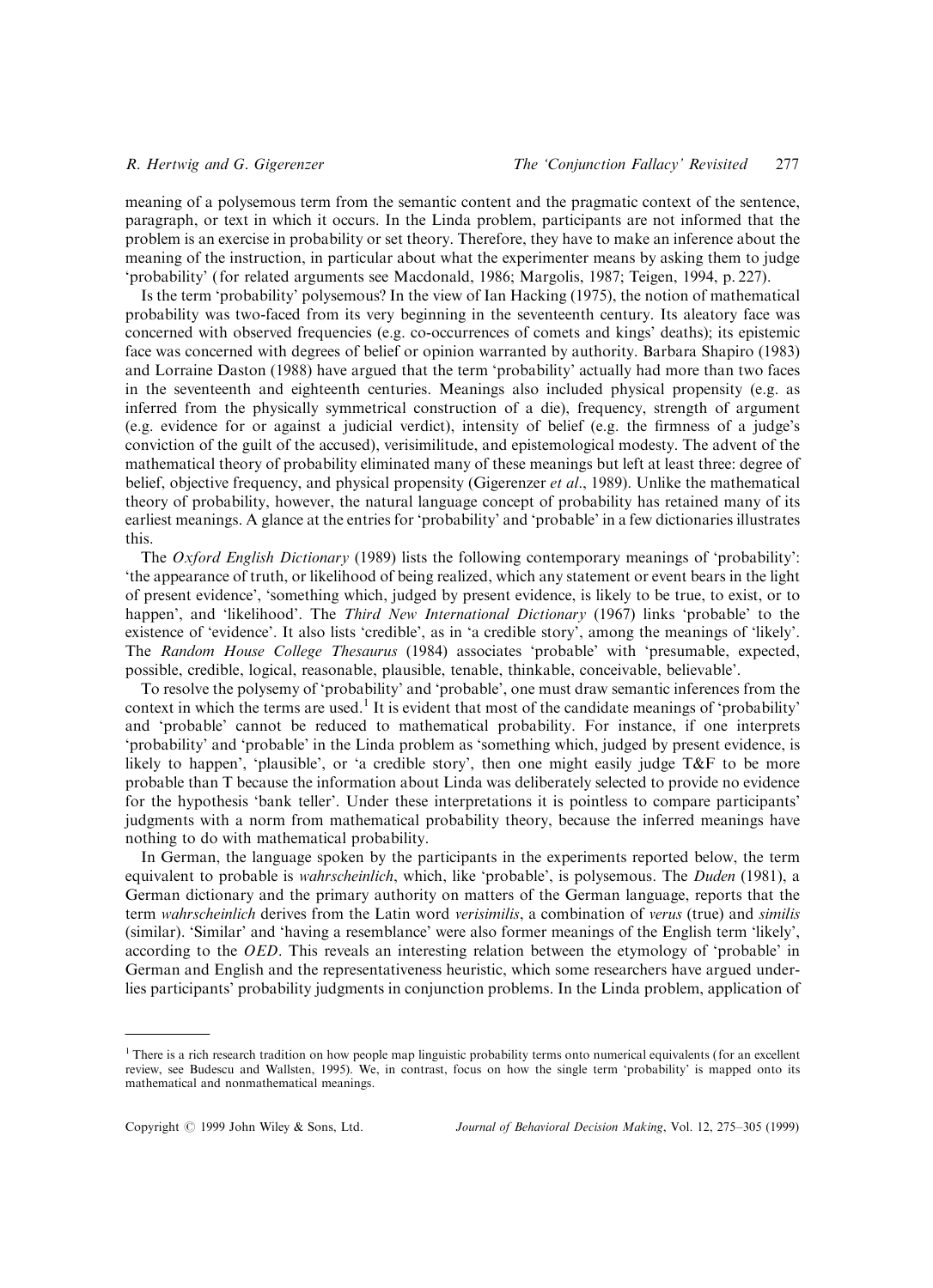the representativeness heuristic has been characterized as a 'similarity' or 'typicality' assessment (Shafir, Smith and Osherson, 1990; Smith and Osherson, 1989; Tversky and Kahneman, 1983).

# SEMANTIC INFERENCE BY SOCIAL RATIONALITY

The mind has to decide which of the various meanings of the term 'probability' to apply in any given context. Which of the various meanings of the terms 'probability' and 'probable' do participants infer in the Linda problem? One answer can be derived from Paul Grice's (1975, 1989) theory of conversational reasoning, a form of social rationality. His theory's fundamental assumption is that it is reasonable for the audience to assume that the communicator is trying to meet certain general standards of communication. From knowledge of these standards, observation of the communicator's behavior, and the context, the audience should be able to infer the communicator's specific informative intention.

In the Linda problem, one of these standards — the *relevance* maxim (originally termed the *maxim* of relation by Grice), according to which the audience expects the communicator's contribution to be relevant — allows one to make the following prediction. Participants who assume that the relevance maxim applies to the Linda problem should infer that 'probability' does not mean mathematical probability (e.g. frequencies), because a mathematical interpretation would render the experimenter's description of Linda (i.e. the communicator's contribution) irrelevant to the requested judgment (Adler, 1984, 1991).

To preserve the relevance maxim, then, participants must infer that alternative meanings of 'probability' and 'probable', such as 'something which, judged by present evidence, is likely to happen', or 'plausible', apply, so that the participant is required to assess the description of Linda. We refer to these meanings as *nonmathematical* as opposed to *mathematical* (e.g. frequency, percentage). If one of these nonmathematical meanings is inferred, then choosing  $T\&F$  is not a violation of probability theory because mathematical probability is not being assessed. We propose that semantic inferences about the meaning of 'probability' that fall outside of mathematical probability strongly contribute to why many people violate the conjunction rule in the Linda problem.

# **PREDICTIONS**

The thesis is that human minds resolve the uncertainty in the Linda problem by intelligent semantic inferences that exploit social rationality, here conversational maxims in human interaction. This reinterpretation of the conjunction effect leads to three predictions about inferred meanings of 'probability', 'frequency', and 'believability', and the proportion of *conjunction violations* that will be observed when participants are asked to make each of these judgments in the Linda problem (or similar problems); we use the term conjunction violation to denote a judgment inconsistent with the conjunction rule.

• Prediction 1: Probability judgments. If asked for probability judgments, people will infer a nonmathematical meaning of 'probability', and the proportion of conjunction violations will be high as a result. This prediction directly follows from the assumption that the relevance maxim renders mathematical meanings of 'probability' implausible and favors other relevance-preserving interpretations that cannot be reduced to mathematical probability. Prediction 1 has an interesting implication. It should be possible to construct a situation in which people following conversational maxims are less likely to violate the conjunction rule. For instance, if immediately before the

Copyright © 1999 John Wiley & Sons, Ltd.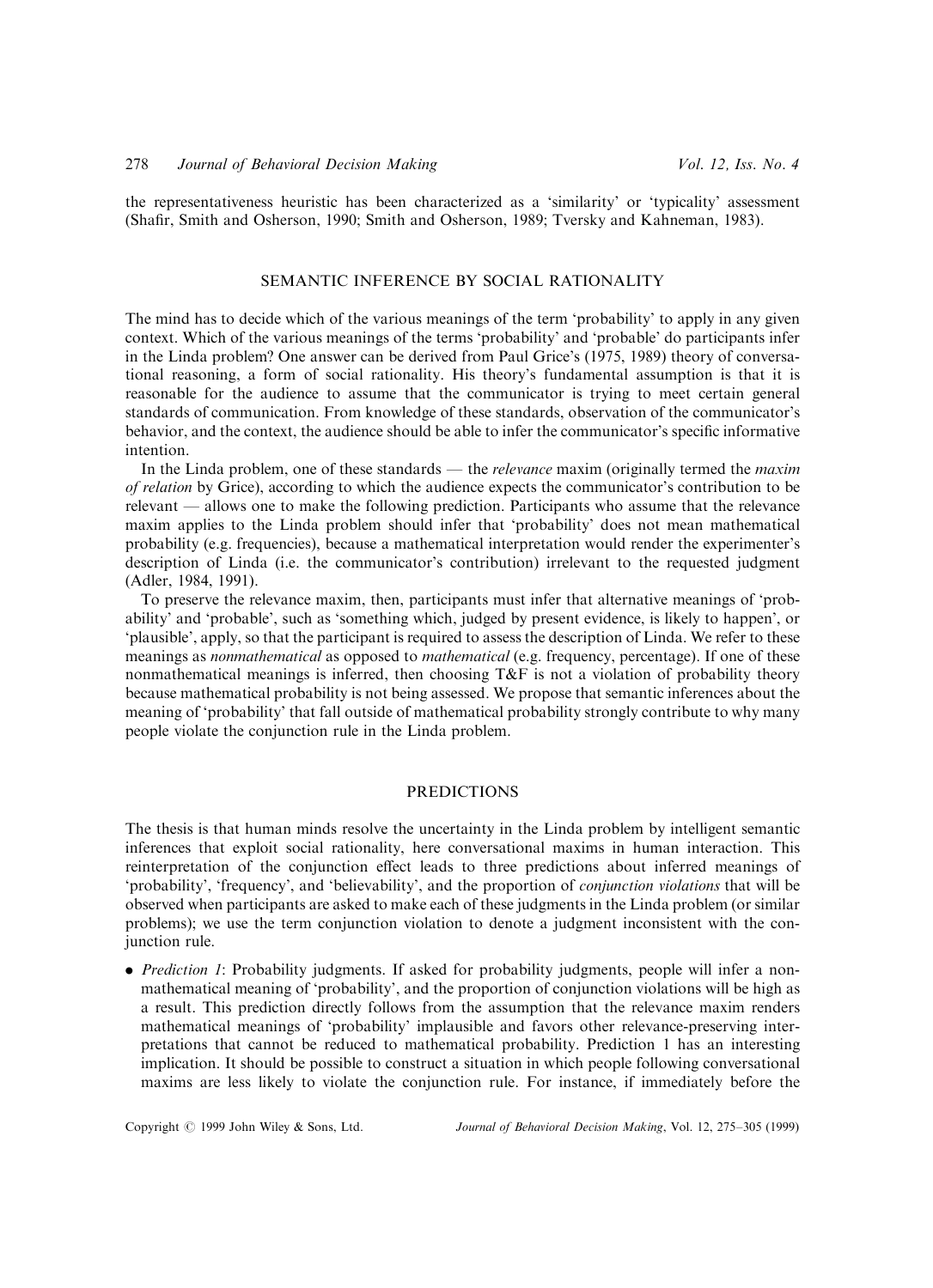probability judgment participants are asked for a judgment that renders the description of Linda relevant — such as a typicality judgment (i.e. 'How good an example of a bank teller is Linda?') – then the proportion of conjunction violations in a subsequent probability judgment will decrease. The reason is that semantic inferences about the meaning of 'probability' are no longer constrained by the maxim of relevance (as the information about Linda has already been used in the same conversational context). Furthermore, the *maxim of quantity* makes a nonmathematical interpretation less plausible (for the detailed argument, see below). Prediction 1 and its implication will be tested in Studies 1 and 2.

- *Prediction 2*: Frequency judgments. If asked for frequency judgments, people will infer mathematical meanings, and the proportion of conjunction violations will decrease as a result. This prediction derives from the assumption that the term 'frequency', unlike 'probability', narrows down the spectrum of possible interpretations to meanings that follow mathematical probability. Thus, mathematical meanings will be inferred *despite* the assumption that the relevance maxim favors relevance-preserving interpretations. Prediction 2 also has an interesting implication. The presence or absence of 'extensional cues' in the frequency representation (such as specifying the numerical size of a reference class, Tversky and Kahneman, 1983) should have little effect provided that the term 'frequency' is used. Prediction 2 and its implication will be tested in Studies 3 and 4.
- Prediction 3: Believability judgments. If the term 'probability' is replaced by 'believability', then the proportion of conjunction violations should be about as prevalent as in the probability judgment. The relevance maxim renders mathematical probability an implausible interpretation of 'probability' and favors nonmathematical interpretations. Because 'believability' is one of the nonmathematical and relevance-preserving interpretations of 'probability', replacing one by the other should yield a similar proportion of judgments that do not conform to the conjunction rule. This prediction differs from that of Macdonald and Gilhooly (1990), who proposed that using the term 'probability' (as opposed to 'believability') might 'cue formal probabilistic rules' (p. 60) and thus decrease conjunction violations.

# STUDY 1: WHAT MEANINGS OF 'PROBABILITY' DO PEOPLE INFER IN THE LINDA PROBLEM?

Prediction 1 states that if asked for probability judgments, people will infer a nonmathematical meaning of 'probability', and the proportion of conjunction violations will be high as a result. How can one access people's semantic inferences in the Linda problem? We used two approaches. First, we asked participants to paraphrase the term 'probability' in the context of the Linda problem (*paraphrase* task). Second, we gave them a list of meanings of 'probability' and asked them to check off which corresponded best to their understanding of the term (choice task).

#### **Method**

Participants were first presented with the Linda problem and instructed to rank the two constituent hypotheses and the conjoint hypothesis (T, F, T&F) according to their probability. Order of hypotheses was counterbalanced across participants. The precise wording of the probability representation is displayed later in Exhibit 3. They were then asked to imagine themselves in the role of an experimenter who has to describe the Linda problem verbally to a fictitious participant who is not a native speaker of German. The instructions stated that the term 'probability' exceeds the fictitious participant's linguistic competence and must be paraphrased. Participants' oral paraphrases of the Linda problem were audio recorded. Then participants listened to their own taped descriptions and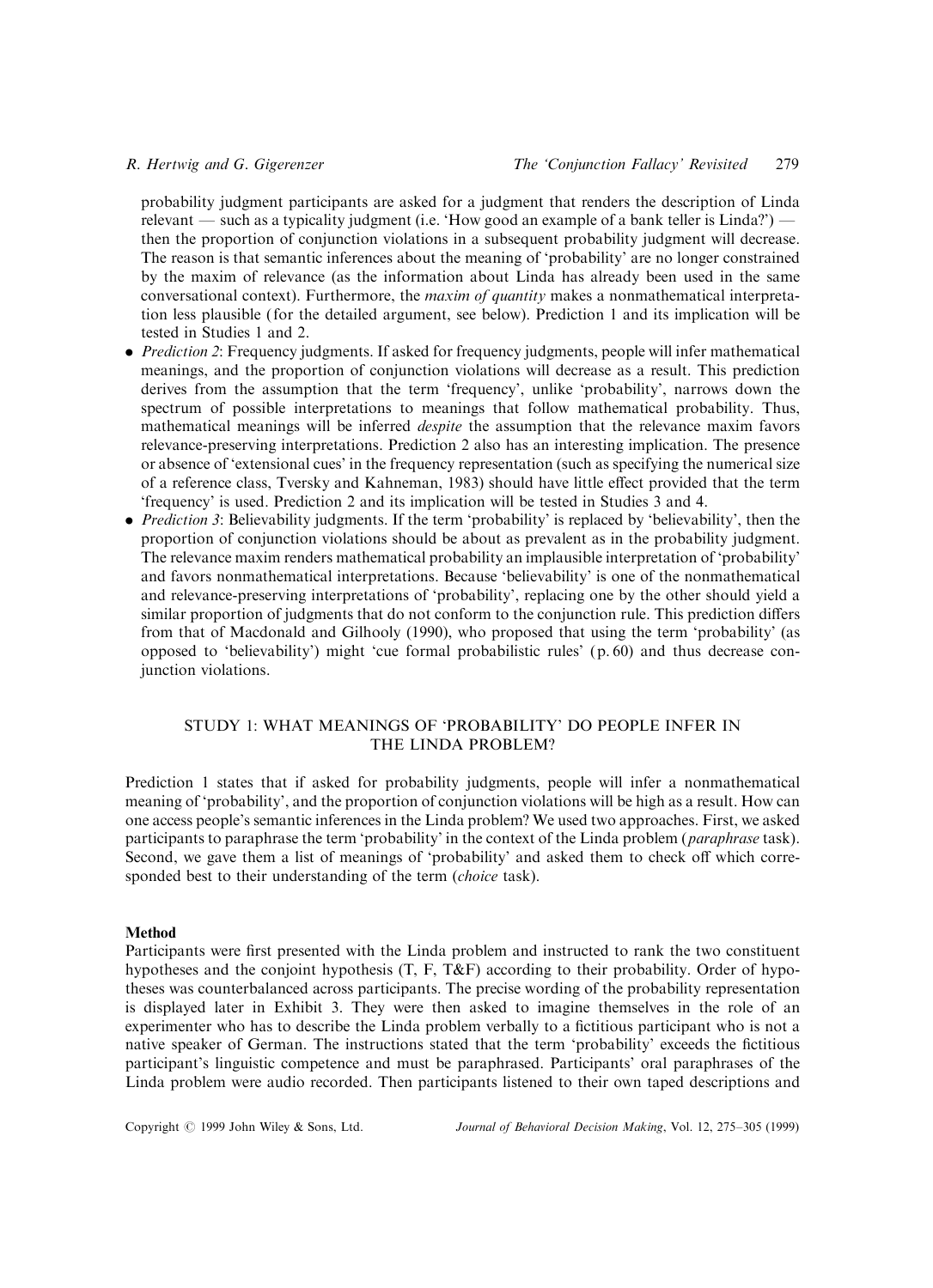were asked to turn their paraphrases of 'probability' into precise instructions for the fictitious participant; this was done to ensure that we understood the paraphrases correctly.

Following the paraphrase task, the same participants were given a list of 13 different interpretations of the term 'probability' and were asked to check off the one(s) that best reflected their understanding of it in the Linda problem. The list consisted of the terms 'logicality', 'certainty', 'frequency', 'typicality', 'credibility', 'plausibility', 'tenability', 'evidence', 'conceivability', 'possibility', 'predictability', 'similarity', and 'reasonableness'. Most of the interpretations were included because they were generated in a pilot study of the paraphrase task. Although the representativeness heuristic does not address the issue of semantic inferences, it assumes that people judge probability in the Linda problem by assessing similarity (Tversky and Kahneman, 1983). Therefore, if one were to derive a prediction from the representativeness account, one would expect to find evidence that participants infer that probability means 'similarity' or 'typicality'. To keep track of such inferences, we included them in the list as well.

In addition to these 13 interpretations, participants were given the option to add their own interpretation to the list, if it was not already included. Each interpretation was presented in terms of hypothetical problem instructions, for instance, 'judge the possibility that Linda is a bank teller, is active in the feminist movement, is a bank teller and is active in the feminist movement'. The interpretations were presented in two different random orders.

# Participants

Eighteen students at the University of Munich recruited by advertisement from a broad spectrum of disciplines served as participants. None had previously encountered the Linda problem, and each was tested individually.

# **Results**

A conjunction violation is defined here as a judgment in which the ranked or estimated probability (frequency) of a conjoint hypothesis (e.g.  $T \& F$ ) exceeds the probability (frequency) of the constituent hypothesis (e.g. T, F). A paraphrase is counted as mathematical if it reflects one of the main mathematical interpretations of probability, which include, according to the Cambridge Dictionary of Philosophy (1995), classical ('expectancy'), relative frequency ('frequency', 'percentage'), logical ('logicality'), and subjective ('certainty') interpretations. Other paraphrases are classified as nonmathematical. Some participants produced adjectives rather than nouns as paraphrases of 'probability'; for the purpose of comparison, we transformed adjective paraphrases into appropriate nouns.

#### Conjunction violations

Consistent with previous results (e.g. Teigen, Martinussen and Lund, 1996), 15 of the 18 participants  $(83%)$  violated the conjunction rule in the Linda problem. Did this happen because nonmathematical meanings of 'probability' are inferred under the relevance maxim (Prediction 1)? To the extent that participants' paraphrases reflect their understanding of 'probability', we can answer this question.

#### Paraphrases

Eighteen participants produced 39 responses (on average, 2.2 each). Bearing testimony to the polysemy of 'probability', the 39 responses include 18 different interpretations. Exhibit 1(a) shows the frequency of different paraphrases. Only 7 of the 39 (18%) responses were mathematical (including 'randomness',

Copyright © 1999 John Wiley & Sons, Ltd.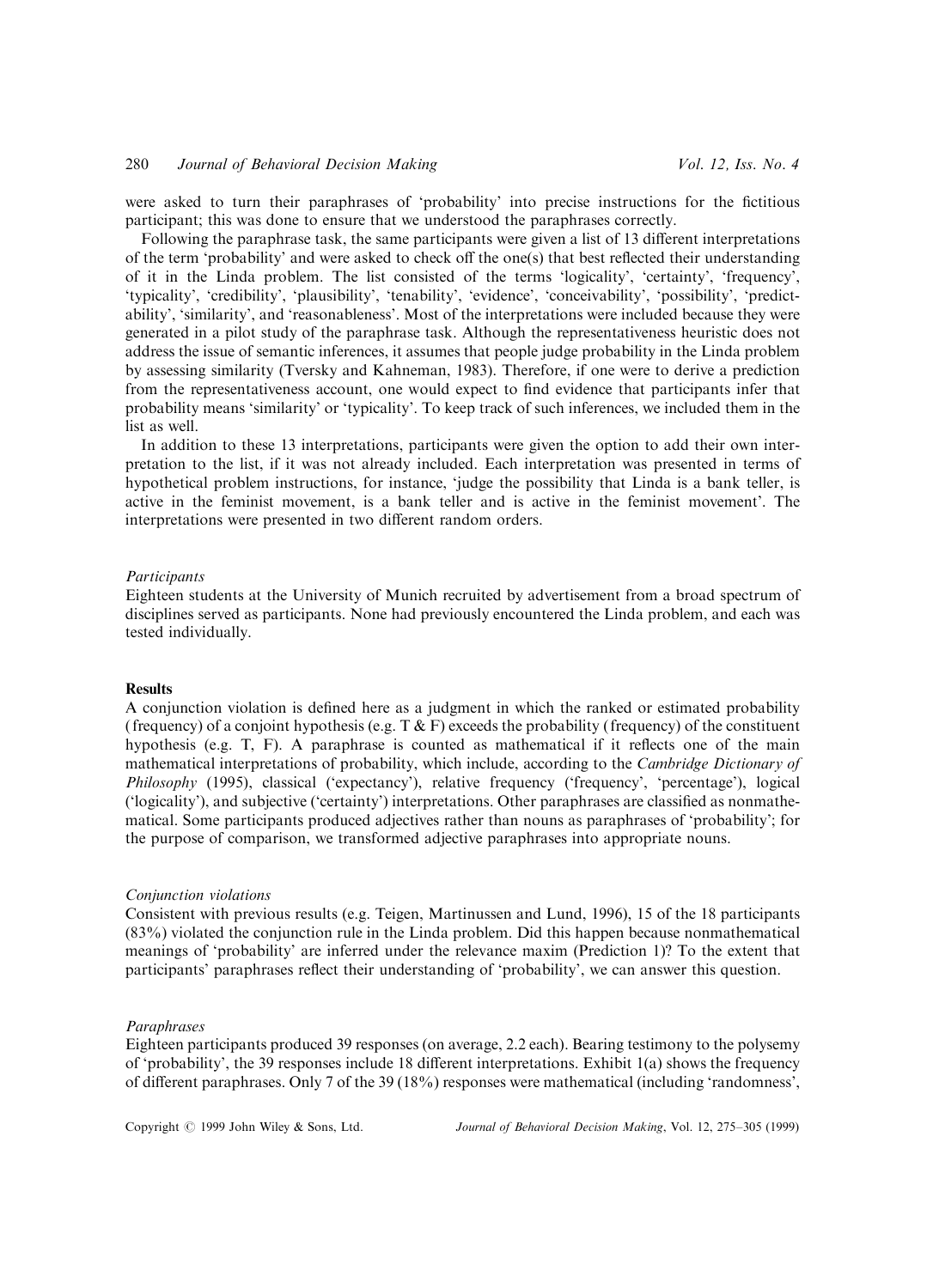

Exhibit 1(a). Frequency of mathematical and nonmathematical paraphrases of 'probability'

which is not explicitly mentioned in the *Cambridge Dictionary of Philosophy*), while the great majority were nonmathematical. Of the three participants who did not violate the conjunction rule, two produced at least one mathematical meaning, whereas 12 of the 15 participants who violated the conjunction rule did not produce a single mathematical paraphrase.

The four most frequent paraphrases were 'possibility'  $(n = 9)$ , 'correspondence'  $(n = 6)$ , 'applicability' ( $n = 4$ ), and 'conceivability' ( $n = 4$ ). Unlike the other three paraphrases, 'correspondence' is a heterogeneous category that includes instructions such as 'Judge the correspondence between Linda's world view and her activities', and 'Judge the correspondence between Linda's characteristics and her activities'. One might argue that 'correspondence' can be related to 'similarity' and thus provides evidence for the use of the representativeness heuristic. Even if one combines 'correspondence' and 'similarity' into one category, only 7 of the 32 (22%) nonmathematical responses could be interpreted as evidence for the representativeness account.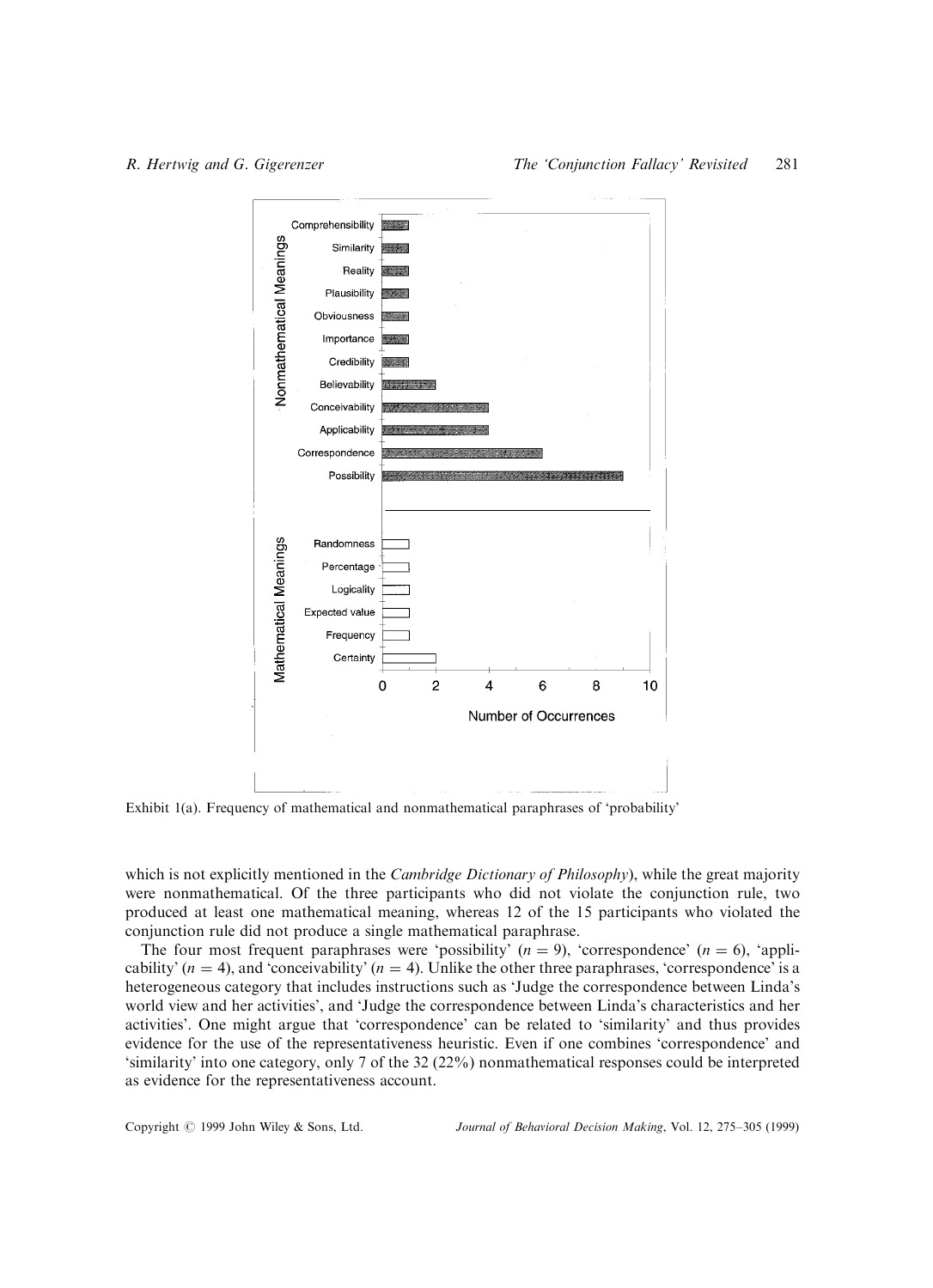

Exhibit 1(b). Frequency with which mathematical and nonmathematical interpretations of 'probability' were chosen

### Choices

The 18 participants made a total of 64 choices (on average, 3.6 each). Exhibit 1(b) shows how often each interpretation was chosen. Consistent with Prediction 1, most choices were nonmathematical (88%, 56 of 64). The four most frequent interpretations were 'possibility'  $(n = 11)$ , 'conceivability'  $(n = 9)$ , 'plausibility'  $(n = 8)$ , and 'reasonableness'  $(n = 8)$ . Of the 56 nonmathematical choices, 'typicality' and 'similarity' were chosen a total of 9 times (16%). Note that the list of 13 different interpretations included more nonmathematical than mathematical meanings because it was based on interpretations that were generated in a pilot study of the paraphrase task. Could the imbalance explain why the majority of participants chose nonmathematical meanings? To control for this possibility, we calculated the average number of choices separately for mathematical and nonmathematical meanings. On average, each of the mathematical interpretations was chosen 2.7 times, whereas each of the

Copyright © 1999 John Wiley & Sons, Ltd.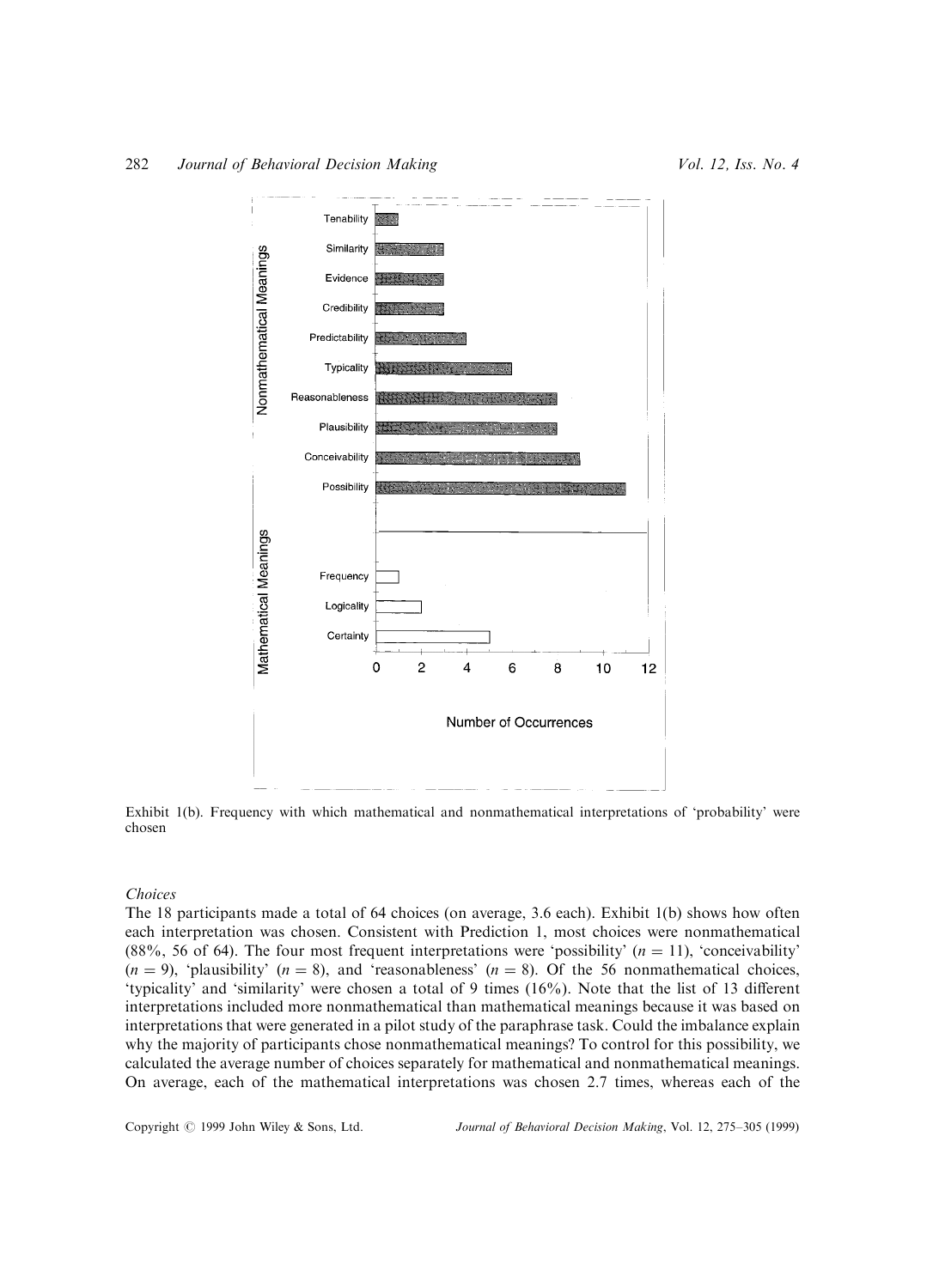nonmathematical meanings was chosen more than twice as often (5.6 times). That is, the fact that the list included more nonmathematical than mathematical meanings cannot explain why nonmathematical meanings were chosen more frequently.

### **Summary**

Study 1 tested whether people infer nonmathematical meanings of 'probability' in the Linda problem. The results are consistent with Prediction 1. Whether participants were asked to paraphrase the term 'probability' or to choose the meaning that best reflected their understanding of the term, the majority of them strongly favored nonmathematical meanings. This result raises the interesting possibility of designing a context in which the relevance maxim can be preserved without inferring nonmathematical meanings. In the next study, we propose one way to construct such a context.

#### STUDY 2: HOW TO PRESERVE THE RELEVANCE MAXIM

In Study 2, participants were first asked for a typicality judgment and then for a probability judgment in the Linda problem. This procedure allowed participants to use the description of Linda before the probability judgment, thus preserving the relevance maxim (which says that the audience expects the communicator's contribution to be relevant). As a consequence, participants were left free to infer other than relevance-preserving meanings in the subsequent probability judgment.

What meanings of 'probability' will participants infer when this judgment is preceded by a typicality judgment? Another of Grice's (1975) conversational maxims, namely, the maxim of quantity ('Make your contribution as informative as is required') leads to the prediction that the interpretation of 'probability' as mathematical probability (e.g. relative frequency, percentage) will now be a possible inference, and that other interpretations — such as 'possibility' or 'conceivability' — will be less likely to be inferred. Here is the rationale for this. The description of Linda was intentionally designed (Tversky and Kahneman, 1983, p. 297) so that the response to the typicality question will likely be: 'She is a very good example of a feminist, a less good example of a feminist bank teller, and a rather poor example of a bank teller.' If in the same conversational context the question 'Which is most probable?' is then posed, interpretations of 'probable' (e.g. 'possible') that lead to a judgment identical to the typicality judgment (i.e.  $p(F) > p(T\&F) > p(T)$ ) become less plausible, because such a ranking has just been given, and thus to repeat it would be uninformative. In other words, because asking the same question twice and providing the same answer twice in the same conversational context would not be cooperative, participants are now entitled to assume that the probability judgment is different from the typicality judgment (Hilton, 1995).<sup>2</sup> If the maxim of quantity favors mathematical meanings, then the proportion of conjunction violations will decrease.

To obtain evidence for this prediction in addition to the judgments, we asked participants to think aloud while they were working on both the typicality and probability judgments. If nonmathematical meanings become less plausible when participants make a typicality judgment first, then the thinkaloud protocols should reveal cognitive processes indicative of mathematical interpretations.

<sup>&</sup>lt;sup>2</sup> The conversational context may also help in another respect. Bless, Strack and Schwarz (1993) pointed out that adjacent questions in social discourse should be related to each other and thus suggested that 'as adjacent questions normally refer to each other, it is very likely that subjects try to use the content of the preceding question to disambiguate the meaning of an ambiguous subsequent one' (p. 154, see also Hilton, 1995).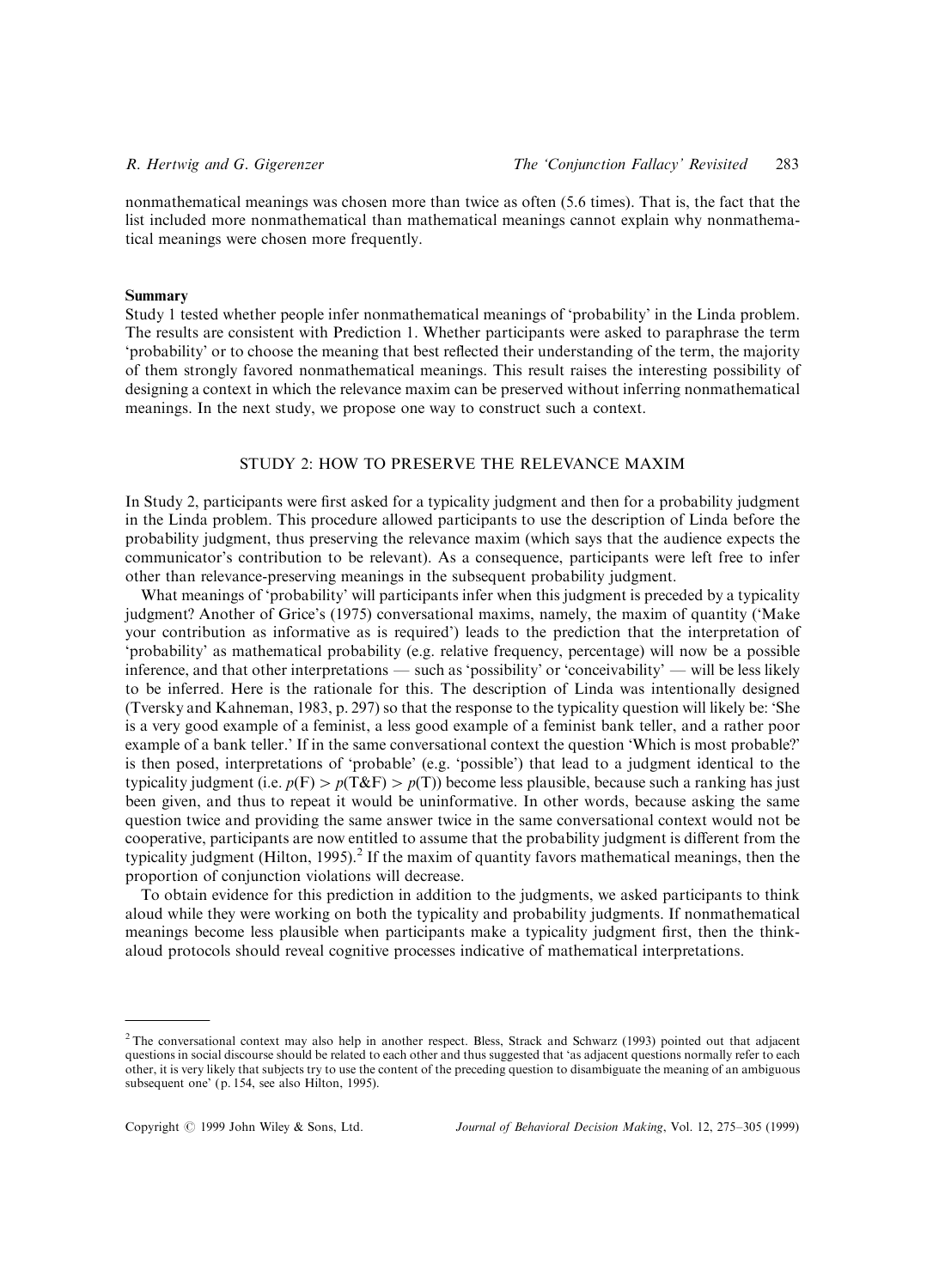#### **Method**

Participants were randomly assigned to one of four conditions. In the TP+ condition, participants first gave the typicality  $(T)$  judgment and then the probability  $(P)$  judgment. They were instructed to think aloud  $(+)$  as they made both judgments. Participants received the same probability representation of the Linda problem as in Study 1 (Exhibit 3). The  $P^+$  condition, in which participants were asked to think aloud but made only the probability judgment, served as a control for the  $TP<sup>+</sup>$  condition. In the TP condition, participants made the typicality judgment and the probability judgment and were not asked to think aloud. As a control for the TP condition, we added the P condition, in which participants made only the probability judgment. Participants familiarized themselves with the thinkaloud procedure by working on two practice problems. Their protocols were audio recorded and later transcribed. Participants in the  $P^+$ , TP, and  $TP^+$  conditions were tested individually.

In the  $TP<sup>+</sup>$  and  $TP$  conditions, participants first received a booklet with, on the first page, the description of Linda, followed by a joint introduction to the typicality and probability judgments that read: 'Now we would like to ask you two questions concerning Linda.' The next page showed an instruction adapted from Rosch (1975):

The first question has to do with what we have in mind when we use words which refer to specific categories. For instance, take the word dog. You certainly have some notion of what a 'real dog' is. For many people, a St Bernard is a dog which is more typical of the category dog than a Pekinese. Notice that this has nothing to do with how well you like St Bernards or Pekinese. Possibly you like Pekinese better than St Bernards but recognize the St Bernard to be more representative of the category dog. The judgment of how good an example of a category various instances of the category are can be made in different areas. You will be asked to make such a judgment. We will ask you to judge the degree to which Linda, who is described on the preceding page, corresponds to the ideas you have of certain categories.

On the next page, the hypotheses Linda is an active feminist, Linda is a bank teller, and Linda is a bank teller and an active feminist were listed, each accompanied by a 7-point rating scale. Participants were instructed to rate the correspondence between Linda and their idea or image of these categories. Below the typicality task on the same page, the hypotheses were stated again and participants were asked: 'Which of the following statements is most probable? Assign that statement a ranking of 1, the second most probable statement a ranking of 2, and the remaining statement a ranking of 3.

#### Participants

Ninety students at the University of Salzburg recruited by advertisement from a broad spectrum of disciplines served as participants ( $n = 22$  in each of the TP<sup>+</sup>, P<sup>+</sup>, and TP conditions and 24 in the P condition). None of the participants had previously encountered the Linda problem.

#### **Results**

One implication of Prediction 1 is that conjunction violations will decrease if one asks participants for a typicality judgment immediately before the probability judgment. In the P and  $P^+$  conditions respectively, 88% (21 of 24) and 82% (18 of 22) of the participants violated the conjunction rule, whereas in the TP<sup>+</sup> condition, 27% (6 of 22) did so, and in the TP condition 59% (13 of 22). Thus, the addition of a typicality judgment immediately before the probability judgment decreased the proportion of conjunction violations, whether or not the judgments were accompanied by a thinkaloud instruction (P versus TP: a difference of 29 percentage points;  $P^+$  versus  $TP^+$ : a difference of 55 percentage points). According to Cohen (1988), these effects are of medium to large effect size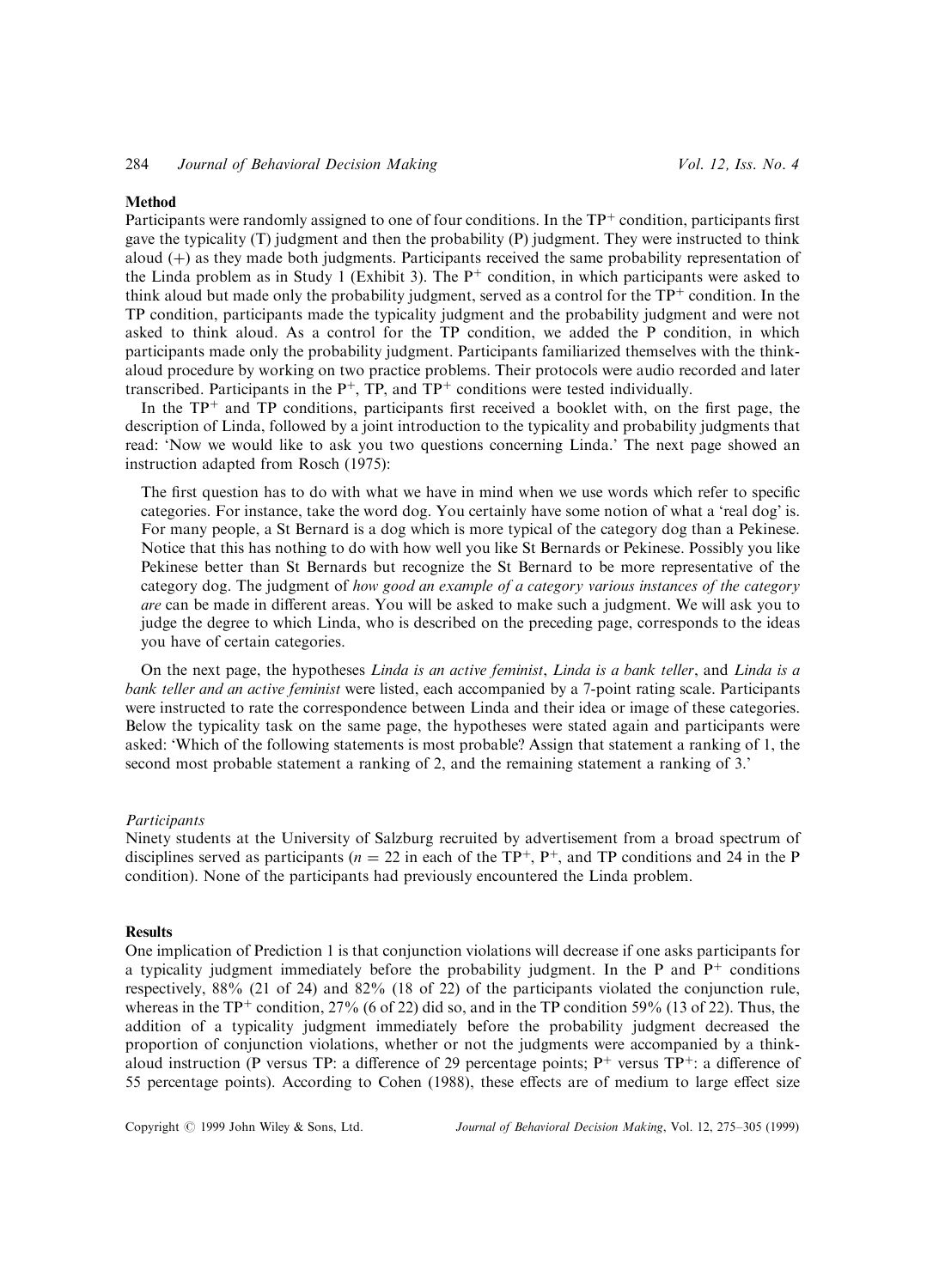$(\phi = 0.32, \phi = 0.55)$ . The effect of the typicality judgment was larger when participants thought aloud than when they did not. We do not have an explanation for this difference. Comparison of the P and  $P^+$ conditions indicates that thinking aloud *per se* (and thus also time spent thinking about the task) hardly affects the proportion of conjunction violations (88% versus 82%).

#### Analysis of the think-aloud protocols

Think-aloud protocols might reveal the cognitive processes associated with the specific semantic inferences participants made. We expected to see more evidence of processes related to mathematical interpretations of probability in the  $TP^+$  than in the  $P^+$  condition. Indeed, 75% (12 of 16) of the participants in the TP+ condition who ranked T&F least probable either mentioned the principle of class inclusion (5 of 12) or considered the combination bank teller and feminist to result in an empty set due to their incompatibility (7 of 12). In contrast, 67% (12 of 18) of the participants in the  $P^+$  condition who ranked T least probable argued that some aspect of the description of Linda (e.g. majored in philosophy) is incompatible with being a bank teller. Of the four participants who ranked  $T\&F$  least probable in the  $P^+$  condition, one referred to class inclusion, while two others considered T&F to be an empty set.

#### **Summary**

Most previous studies that found a high proportion of violations of the conjunction rule used a probability representation such as that used in Study 2. Applying Grice's (1975, 1989) theory of conversational reasoning to the Linda problem, we successfully created a context in which the proportion of conjunction violations decreased in the probability representation of the Linda problem. The think-aloud data indicated that most participants in the  $TP<sup>+</sup>$  condition argued in terms of logic (sets) and probability theory (class inclusion) to justify ranking T&F least probable. In contrast, participants' reasoning in the  $P<sup>+</sup>$  condition seemed to be related to nonmathematical interpretations of 'probability' (lack of correspondence between Linda and the category 'bank teller').

# STUDY 3: WHAT MEANINGS OF 'FREQUENCY' DO PEOPLE INFER IN THE LINDA PROBLEM?

Prediction 2 states that, if asked for frequency judgments, people will infer mathematical meanings and the proportion of conjunction violations will decrease as a result. We know of two studies that used frequency representations (as opposed to probability representations) of conjunction problems, and two studies that presented frequency information but asked for a probability and possibly a percentage judgment. The exact wording of the problems used in three of these four studies can be found in the Appendix. In the first of these studies, Tversky and Kahneman (1983) contrasted probability and frequency representations in the health-survey problem. Fiedler (1988) used probability and frequency representations of seven problems, including the Linda problem. Reeves and Lockhart (1993) compared what they called 'frequency' problems and 'case-specific' problems. Finally, Jones, Jones and Frisch (1995) examined two problems, including the Linda problem, in what they called 'frequency' and 'single-case' versions, without providing their precise wording.

The results for the frequency problems in the above studies varied. In the health-survey problem, Tversky and Kahneman found 58% and 25% conjunction violations in the probability and frequency representations, respectively. Fiedler (1988, Experiment 1) reported 73% conjunction violations in the probability representation and 23% in the frequency representation, averaged across all seven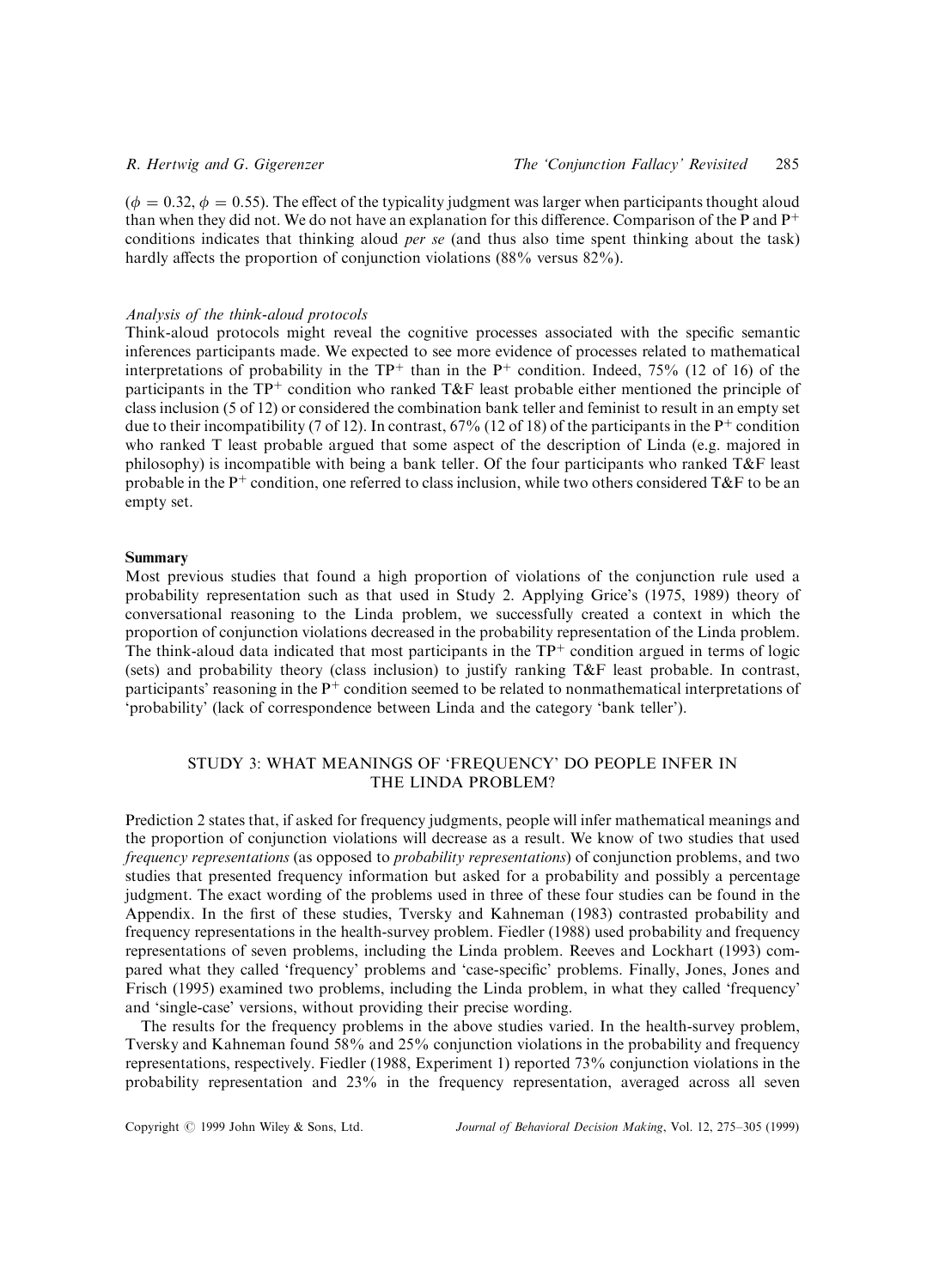problems. A second experiment with five problems yielded similar results (means of 70% and 25% in the probability and frequency representations, respectively). Averaged across the problems in Experiment 1, Reeves and Lockhart (1993) found 59% conjunction violations for probability problems and 35% for frequency problems.<sup>3</sup> Finally, Jones et al. (1995) reported an average of 85% conjunction violations (across two problems) in probability problems and 81% in frequency problems. The decrease in the proportion of conjunction violations from probability to frequency problems in these studies ranged all the way from  $4\%$  in Jones *et al.* (1995) to 50% in Fiedler (1988).

Why are these results so varied? We argue that the 'frequency' problems are not the same across studies. They differ in a number of ways, making it impossible to determine the factor(s) that make people reason in accordance with the conjunction rule more often in one study than in another (see Appendix). For instance, Tversky and Kahneman (1983) did not describe a particular individual in the health-survey problem, only a reference class of 100 adult males, whereas Fiedler described a particular individual (e.g. Linda) and introduced a reference class of 100 people. Reeves and Lockhart (1993) did not even ask for frequency judgments but rather provided frequency evidence on which probability judgments were to be based, and it is not clear whether Jones et al. (1995) asked for frequency or percentage judgments (see pp. 112, 113).

#### **Explanations of the frequency effect**

How have these previous researchers explained the frequency effect? As already mentioned, Tversky and Kahneman (1983; Kahneman and Tversky, 1996) attributed it to the presence of extensional cues in the frequency representation. The extensional cue they suggested was responsible for the frequency effect was 'an explicit reference to the number of individual cases', which 'encourages subjects to set up a representation of the problems in which class inclusion is readily perceived and appreciated' (Tversky and Kahneman, 1983, p. 309). Fiedler (1988) attributed the effect to polysemy: 'The prevailing statistical interpretation of probability (as relative frequency) does not appear to apply to colloquial language' (p. 123). Reeves and Lockhart (1993) attributed the effect to two different ways in which people derive probabilities if the evidence at hand is frequentistic versus based on a single case. These different approaches, which they call 'singular' versus 'distributional', in turn 'evoke different kinds of inferential rules and heuristic procedures, some of which are more closely aligned with extensional principles than others' (p. 207). Finally, Jones *et al.* (1995) did not provide an explanation for the frequency effect.

One factor that none of the previous authors suggested but that may contribute to the frequency effect is the difference in response mode. The frequency representation asks for quantitative estimates, whereas the probability representation typically asks for ranks. Could this difference have contributed to the frequency effect? A growing body of evidence suggests that it could. In a series of three studies, involving 460 participants (students at German and American universities and lay people), Hertwig and Chase (1998) found that participants faced with the Linda problem are more likely to follow the conjunction rule in probability estimates than in rankings — the overall difference in the number of conjunction violations totaled 30 percentage points (medium effect:  $\phi = 0.3$ ). Hertwig and Chase attributed this finding to the fact that people apply combination rules in estimation but not in ranking (for their detailed account, see pp. 324–329 in Hertwig and Chase, 1998).

Does this finding extend to the frequency representation, that is, do more people follow the conjunction rule in frequency estimates than in rankings? We know of only one study that asked participants to both rank and estimate frequencies in the Linda and other conjunction problems.

Copyright © 1999 John Wiley & Sons, Ltd.

<sup>&</sup>lt;sup>3</sup> Because Reeves and Lockhart (1993) varied problem representation within participants, the results reported are for the representation that participants encountered first.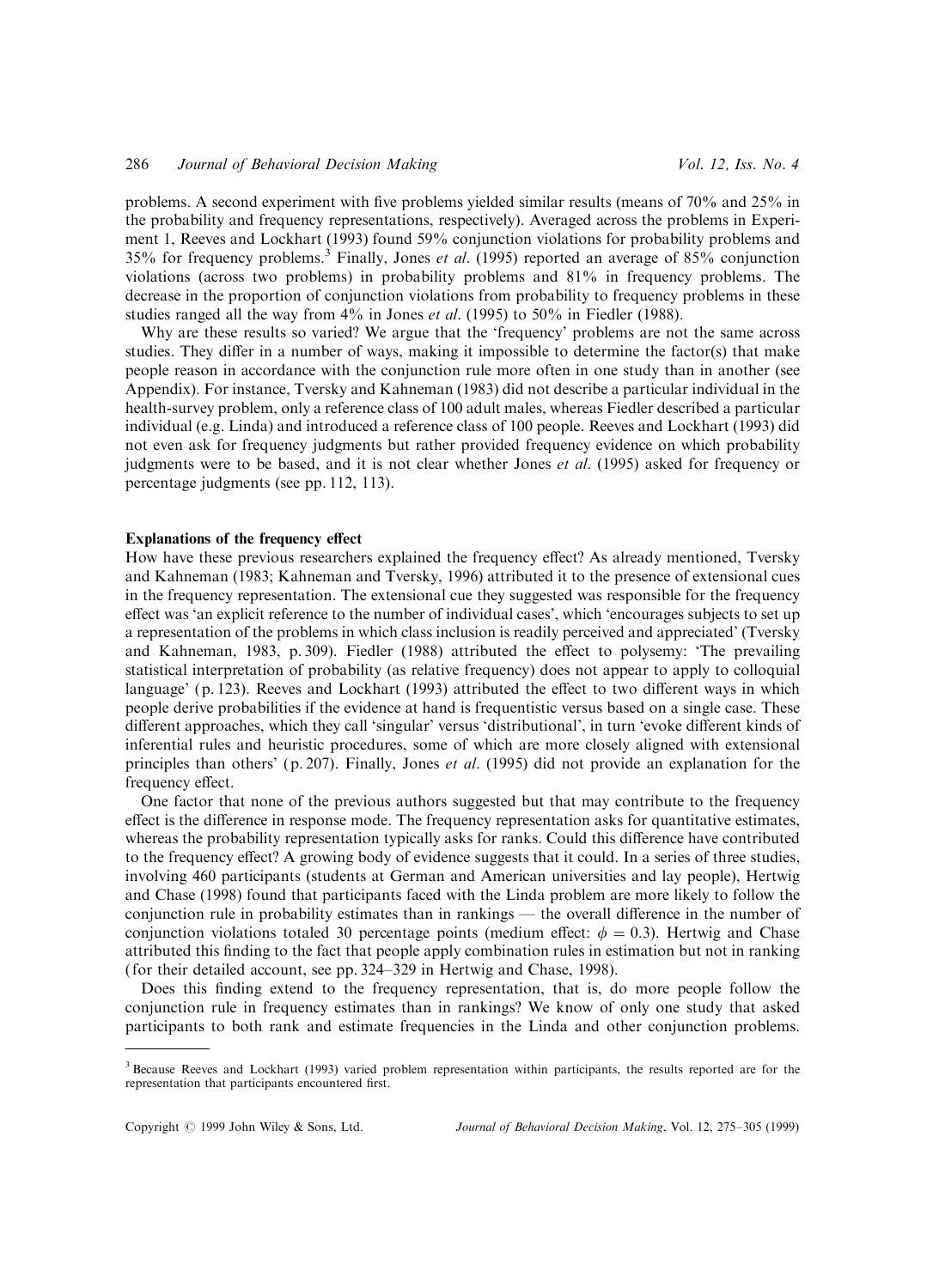Consistent with Hertwig and Chase's finding, Erdfelder, Bröder and Brandt's (1998) results showed that people are more likely to follow the conjunction rule in frequency estimates than in rankings, the difference in the Linda problem being about 30 percentage points (Erdfelder *et al.*'s Study 2).

This 30-point difference, however, still accounts for less than half of the frequency effect. The frequency effect describes the fact that the frequency representation yields fewer conjunction violations than the probability representation. For instance, in the Linda problem, this difference is about 70 percentage points.<sup>4</sup> About half of this difference appears to be accounted for by the response mode. For instance, if the estimation response is replaced by a ranking response, conjunction violations increase by about 30 percentage points in the frequency representation. Even then, however, a frequency ranking representation yields about 30–40 percentage points fewer conjunction violations than a probability ranking representation. The semantic-inference hypothesis suggests that this effect is due to the replacement of 'probability' by 'frequency'.

In Study 3, we test whether the term 'frequency', unlike 'probability', in fact narrows down the possible spectrum of meanings to those that follow mathematical probability. In Study 4, we attempt to isolate the factor or factors, other than response mode, that are responsible for the frequency effect. In particular, we investigate whether the effect is due to the replacement of 'probability' by 'frequency', as the semantic-inference hypothesis holds. This hypothesis is contrasted with the extensional-cue hypothesis, which holds that extensional cues facilitate reasoning according to the conjunction rule.

# **Method**

Using a procedure similar to that in Study 1, in Study 3 we asked participants to paraphrase the term 'frequency'. Participants first were presented with the Linda problem in a frequency representation and instructed to estimate the frequency of the two constituent hypotheses and the conjoint hypothesis  $(T, F, T\&F)$ . The order of the hypotheses was counterbalanced across participants. The precise wording of the frequency representation is displayed in Exhibit 3. Following the frequency judgment, participants received the same instruction as in the paraphrase task of Study 1, except that they were asked to paraphrase the term 'frequency'.

#### Participants

Twenty students at the University of Munich recruited by advertisement from a broad spectrum of disciplines served as participants. None of the participants had previously encountered the Linda problem, and each participant was tested individually.

#### **Results**

Mathematical meanings of 'frequency' are defined as paraphrases that are directly related to numerosity (e.g. 'proportion', 'number', etc.); other paraphrases that do not refer to numerosity (e.g. 'plausibility') are classified as nonmathematical meanings. Twenty participants produced 55 responses (on average, 2.8 each), encompassing 11 different interpretations. (However, some interpretations were closely related, e.g. 'proportion' and 'percentage', 'expectancy value' and 'favorable/possible' events,

 $4$  This difference can be determined as follows. Hertwig and Chase (1998) reviewed a sample of 17 conditions in 10 studies in which the proportion of conjunction violations in the probability ranking representation of the Linda problem was examined and found a median of 87%. The median proportion of conjunction violations in the frequency estimation representation of the Linda problem in the studies reviewed here is 17% (22%, 17% in Experiments 1 and 2 of Fiedler, 1988; 85% in Experiment 1 of Jones et al., 1995, and 0% and 13% in our Studies 3 and 4). Thus, the median proportion of violations for the probability ranking representation is 70 percentage points higher than that for the frequency estimation representation.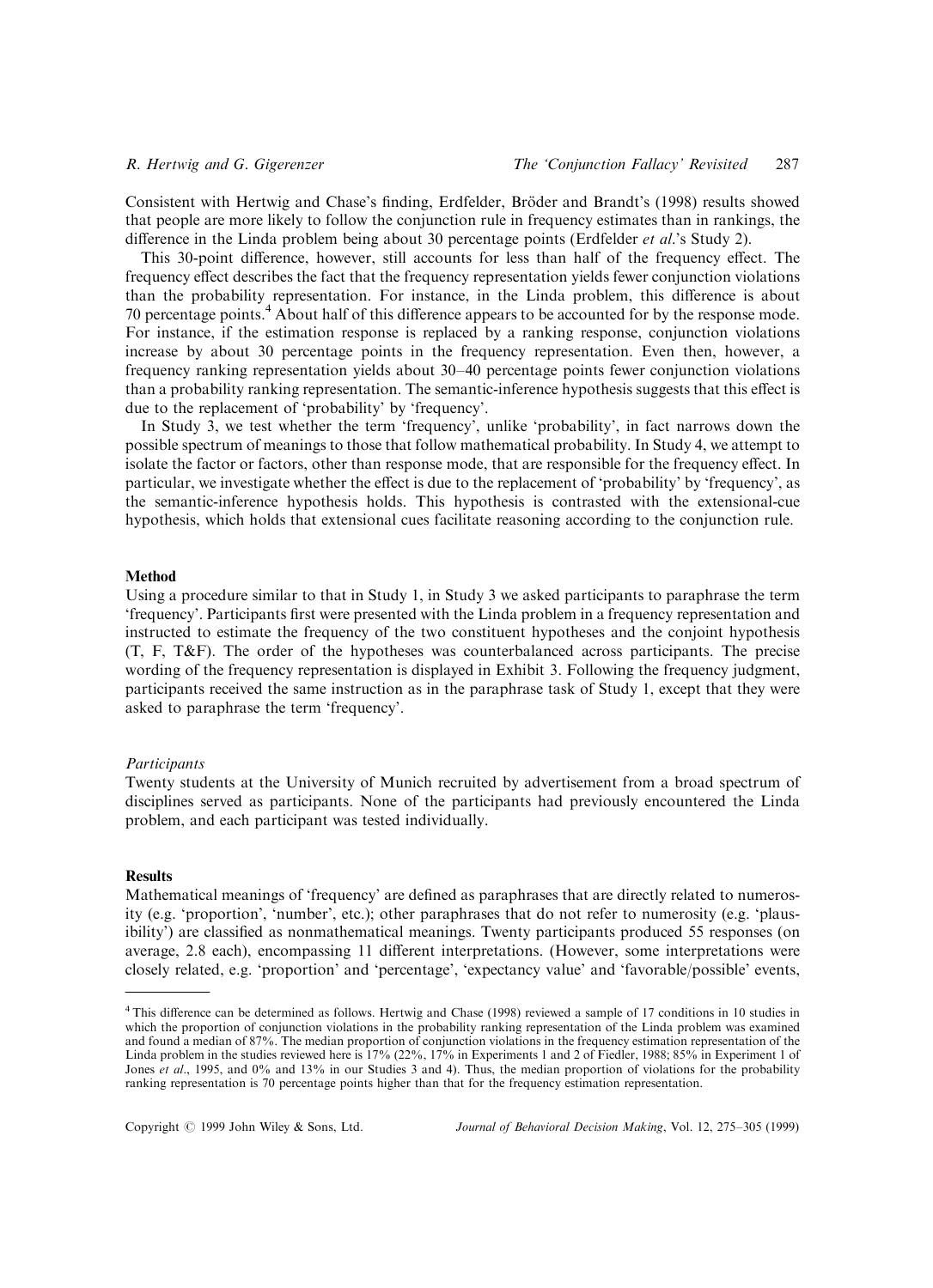

Exhibit 2. Frequency of mathematical and nonmathematical paraphrases of 'frequency'

or 'number' and 'how often') Exhibit 2 shows the frequency of different paraphrases; only one of the 55 responses ('possibility') was nonmathematical. The five most frequent paraphrases were 'how often'<sup>5</sup>  $(n = 13)$ , 'number'  $(n = 12)$ , 'percentage'  $(n = 11)$ , 'proportion'  $(n = 6)$ , and 'quantity'  $(n = 5)$ .

Studies 1, 2, and 3 allow for a comparison of the prevalence of conjunction violations for probability and frequency judgments. When participants were asked for probability judgments in Studies 1 and 2 (with or without the think-aloud instruction), fewer than one in five followed the conjunction rule. When asked for frequency judgments in Study 3, participants never violated the conjunction rule. In Study 4, we test the implication of Prediction 2 that the presence or absence of 'extensional cues' in the frequency representation should have little effect.

Copyright © 1999 John Wiley & Sons, Ltd.

<sup>&</sup>lt;sup>5</sup> 'How often' is a smart solution to the paraphrase instruction that we did not foresee. It is smart insofar as this term mimics the phrase 'how many', which is already provided in the frequency representation ('How many of the 200 women are bank tellers?').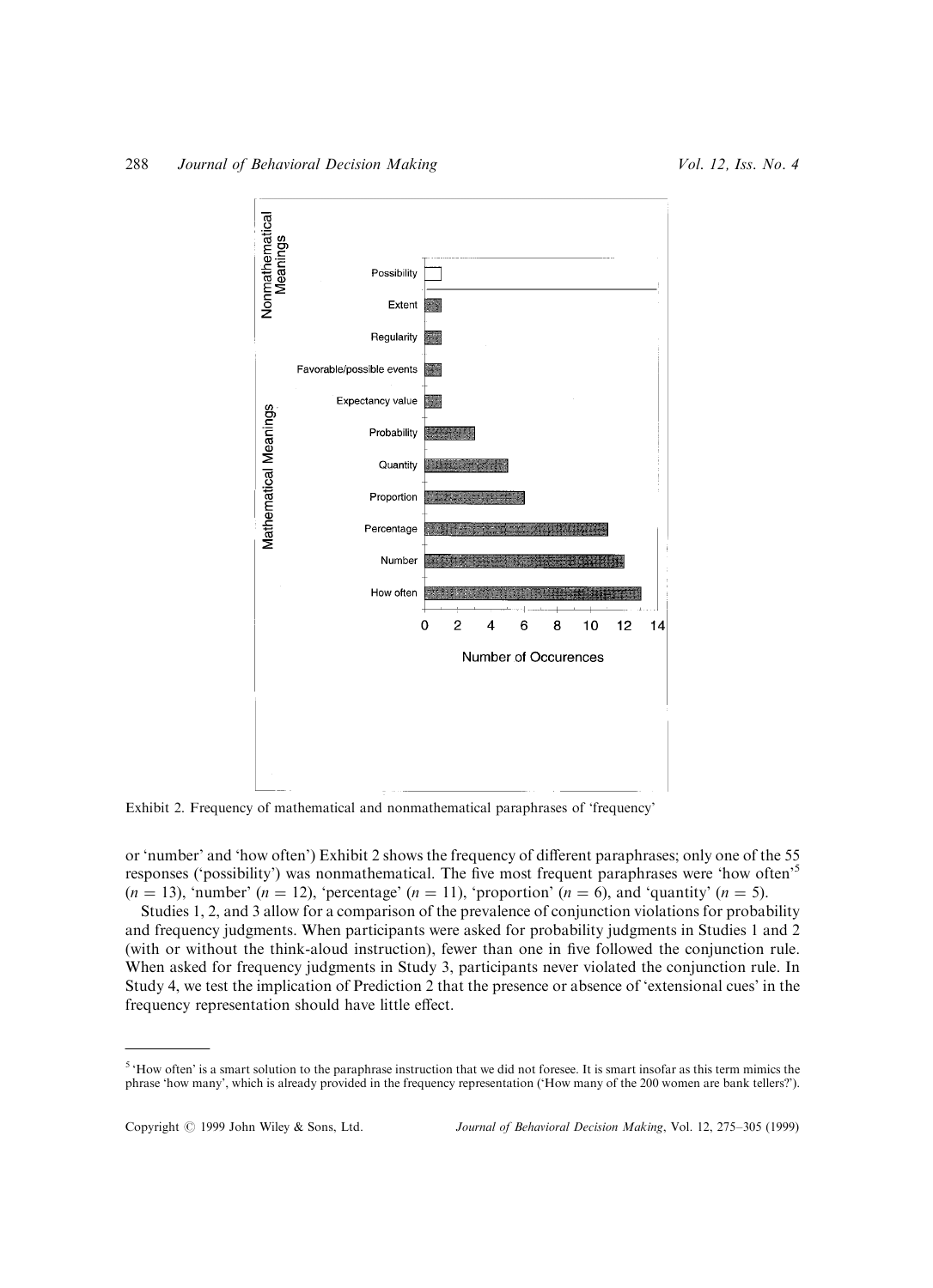# STUDY 4: WHAT IS THE IMPACT OF EXTENSIONAL CUES?

Tversky and Kahneman (1983) mentioned only one extensional cue, the specification of the size of the reference class, that might be responsible for the frequency effect. The health-survey problem provides another feature that might count as an extensional cue. In the probability representation of the healthsurvey problem, the scanty information given (*i.e.* adult males in British Columbia of all ages and occupations, see Appendix) refers to a class of people and links features to a reference class. In contrast, in the probability representation of the Linda problem, features (e.g. 'single', 'outspoken') are linked to an individual. If the linking of features to a reference class as opposed to an individual is a cue to the inclusion relation between sets, then one could in fact explain why Tversky and Kahneman found a smaller conjunction effect in the health-survey than in the Linda problem  $(58\% \text{ versus } 80-90\%)$ . To examine this possibility, we tested as possible extensional cues the linking of features to a reference class and specification of the size of the reference class.

The procedure was as follows. To determine a standard against which variants could be compared, we first tested a frequency representation of the Linda problem that includes all extensional cues; this frequency representation is identical to that tested in Study 3. The frequency representation and all of its variants are shown in Exhibit 3. Then, in Test 1, we constructed variants of the frequency representation in which we eliminated the first and then both of the two candidate extensional cues, to find out whether the extensional-cue hypothesis or the semantic-inference hypothesis accounts for the frequency effect. In the first variant, the features are linked to a single person rather than to a reference class of 200 women. In the second variant, the size of the reference class is left unspecified (see Exhibit 3). Both variants used the term 'frequency'. If the extensional-cue hypothesis is correct, then the deletion of one of these cues (according to Tversky and Kahneman, 1983, the specification of the size of the reference class) or both cues should eliminate the frequency effect. If the semantic-inference hypothesis, which holds that replacing 'probability' by 'frequency' is crucial, is correct, then the deletion of one or both of these cues should not eliminate the frequency effect. All variants used the term 'frequency'.

In Test 2, we designed a probability variant of the Linda problem that mimics the frequency representation as closely as possible without asking for a frequency judgment (see Exhibit 3). This variant includes the two 'extensional cues', that is, it specifies the size of a reference class and links the features to it. In addition, it asks for estimates instead of ranks. This variant mimics the frequency representation in every way except for the feature that the semantic-inference hypothesis considers critical: It includes the polysemous term 'probability'. Thus, the extensional-cue hypothesis predicts that the proportion of conjunction violations should strongly decrease in this variant. In contrast, the semantic-inference hypothesis predicts that the proportion of conjunction violations should not decrease relative to that in the estimation response mode.

### **Method**

Exhibit 3 lists the frequency representation of the Linda problem and three variants. Participants were randomly assigned to one of the four resulting Linda problems. All problems presented the two constituent hypotheses (e.g. T, F) and the conjoint hypothesis (e.g. T&F). Order of hypotheses was counterbalanced across participants.<sup>6</sup>

<sup>&</sup>lt;sup>6</sup> In this experiment, some of the participants also received the health-survey problem and the Boris Becker problem (the latter an update of Tversky and Kahneman's, 1983, Björn Borg problem). These two problems were always presented after the Linda problem. We will return to these two problems in the discussion when we address the question of why the conjunction effect has been much stronger in the Linda problem than in problems such as health-survey and Boris Becker.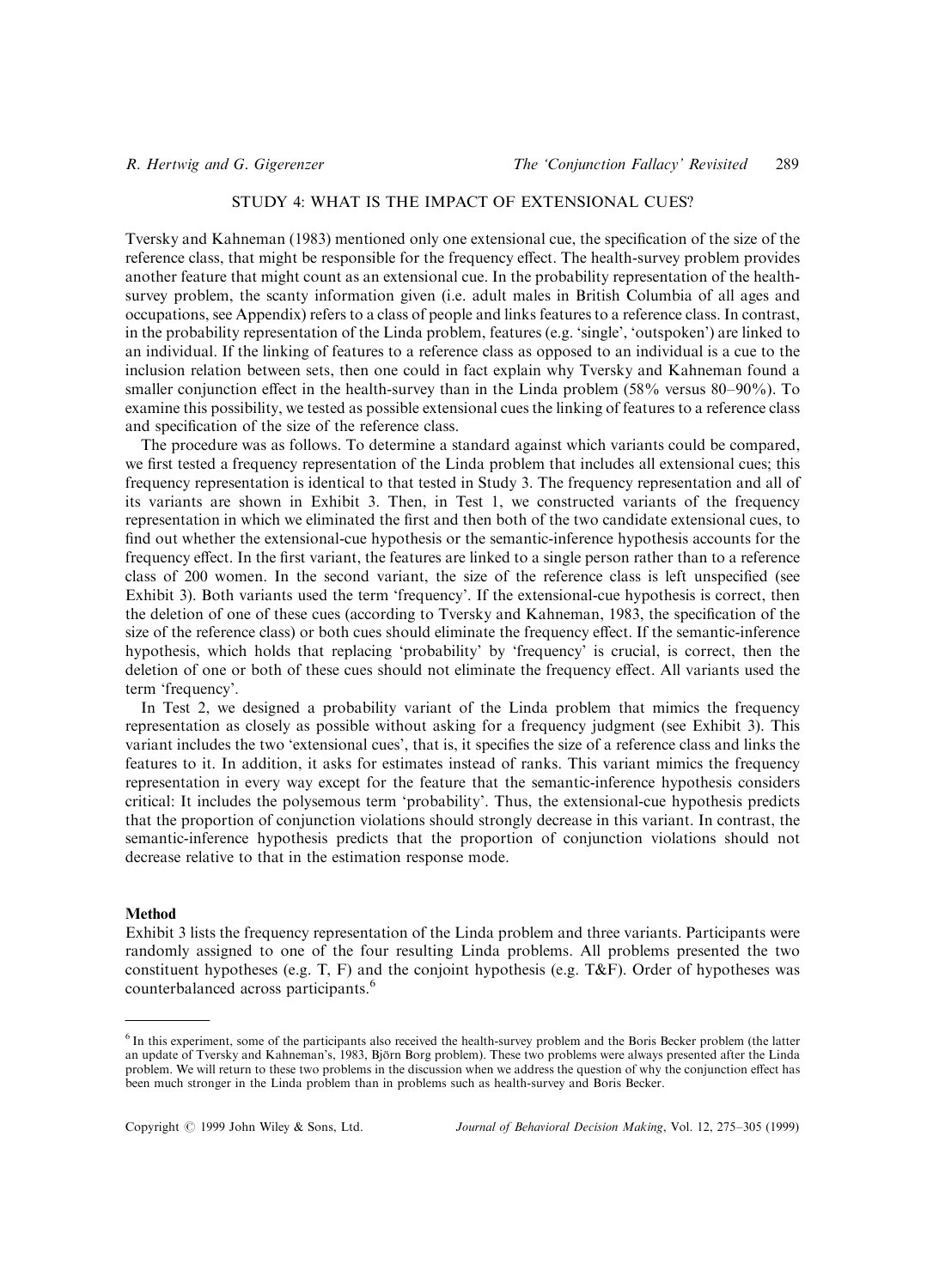#### Participants

Participants were 98 students at the University of Salzburg recruited through advertisement from a broad spectrum of disciplines. Participants were tested in groups of six or less. None had previously encountered the Linda problem.

#### **Results**

#### Frequency representation

Replicating the results in Study 3, we found that only 13% of the participants (3 of 23; one participant did not complete the problem) violated the conjunction rule in the frequency representation of the Linda problem. This result and those that follow are shown in Exhibit 3.

#### Test 1. What in the frequency representation matters?

Does the linking of the features matter? In the probability representation of the Linda problem, a single individual is described; in the frequency representation, the features are linked to a reference class. In one variant, we changed this factor in the frequency representation by relating the features to a single individual while leaving everything else the same. The reference class was introduced after the description (see Exhibit 3). Note that this variant is close to the frequency representation used by Fiedler (1988), who also introduced a reference class after Linda's description. The proportion of conjunction violations, 20% (5 of the 25 participants who received the Linda problem only), matched Fiedler's (1988) 22%. The proportion of conjunction violations we found for this variant was only 7 percentage points higher than for the frequency representation, and 68 percentage points ( $\phi = 0.68$ ) lower than for the probability representation tested in Study 2 (P condition: 88%, 21 of 24). Consistent with the semantic-inference hypothesis, the linking of the features (either to a single individual or to a reference class) cannot account for the frequency effect.

Does the specification of the size of the reference class matter? In the second variant, in addition to describing a single individual, the size of the reference class was left unspecified (see Exhibit 3). This variant, in which participants had to generate the size of the reference class on their own, puts Tversky and Kahneman's (1983) suggestion that an explicit reference to the number of individual cases accounts for the frequency effect to an empirical test. In this variant, only  $16\%$  (4 of 25) of the participants violated the conjunction rule. This number is only 3 percentage points higher than for the frequency representation, and 72 percentage points ( $\phi = 0.72$ ) lower than for the probability representation tested in Study 2. Consistent with the semantic-inference hypothesis, the reference to the number of individual cases cannot account for the frequency effect. The implication of Prediction 2 thus passed Test 1.

#### Test 2. Does adding extensional cues matter?

In Test 1, the strategy was to eliminate first one and the both extensional cues to determine whether either of these manipulations could make the frequency effect disappear. In Test 2, we started from the other direction by using the probability representation and adding both extensional cues. This probability variant links features to the reference class and provides the size of the reference class (see Exhibit 3). It differs from the frequency representation only in asking for a probability rather than a frequency judgment. If the semantic-inference hypothesis is correct, then this variant should elicit the large proportion of conjunction violations observed in the probability representation because it still employs the polysemous term 'probability'.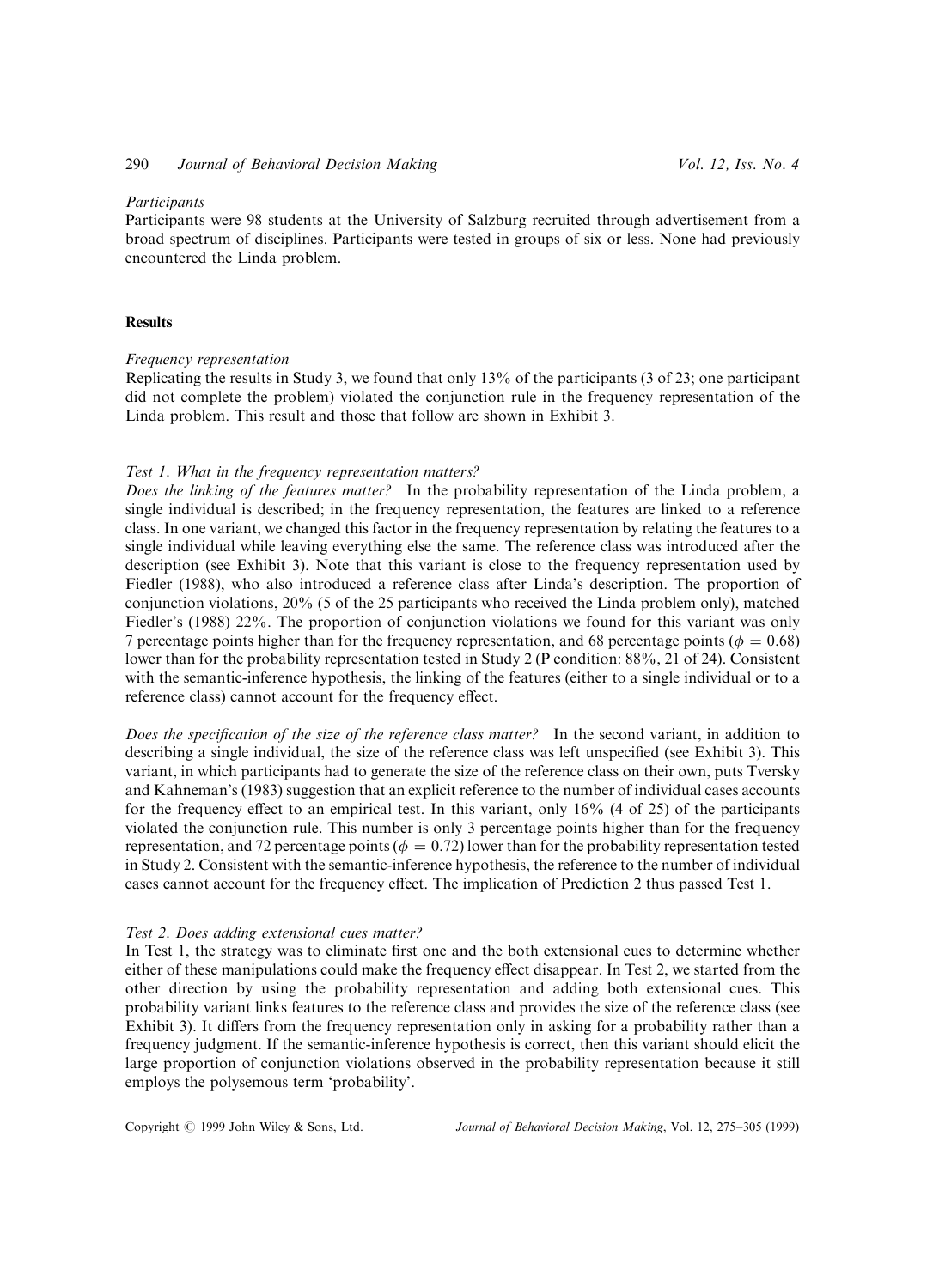| Representation                                                                                                                                                                                                                                                                                                                                                                                                                                                                                                   | Study/proportion of conjunction violations                                                                                            |
|------------------------------------------------------------------------------------------------------------------------------------------------------------------------------------------------------------------------------------------------------------------------------------------------------------------------------------------------------------------------------------------------------------------------------------------------------------------------------------------------------------------|---------------------------------------------------------------------------------------------------------------------------------------|
| Probability representation<br>Linda is 31 years old, single, outspoken, and very bright. She majored in philosophy.<br>As a student, she was deeply concerned with issues of discrimination and social justice and also<br>participated in anti-nuclear demonstrations.<br>Rank the following hypotheses according to their probability.<br>Linda is a bank teller.                                                                                                                                              | Study 1: 83% (15 out of 18)<br>Study 2: P condition: 88% (21 out of 24)<br><i>Study 2:</i> $P^+$ <i>condition:</i> 82% (18 out of 22) |
| Frequency representation <sup>a</sup><br>In an opinion poll, the 200 women selected to participate have the following features in<br>common: They are, on average, 30 years old, single, and very bright. They majored in<br>philosophy. As students, they were deeply concerned with issues of discrimination and social<br>justice and also participated in anti-nuclear demonstrations.<br>Please estimate the frequency of the following events.<br>How many of the 200 women are bank tellers? _____ of 200 | <i>Study 3:</i> $0\%$ (0 out of 20)<br>Study 4: 13% (3 out of 23)                                                                     |
| Frequency variant: single person features<br>Linda is 31 years old, single, outspoken, and very bright. She majored in philosophy.<br>[] Imagine 200 women who fit the description of Linda.<br>Please estimate the frequency of the following events.<br>How many of the 200 women are bank tellers? _____ of 200                                                                                                                                                                                               | <i>Study 4, Test 1:</i> 20% (5 out of 25)                                                                                             |
| Frequency variant: single person features and without specification of the reference class size<br>Linda is 31 years old, single, outspoken, and very bright. She majored in philosophy.<br>[] Imagine women who fit the description of Linda.<br>Please estimate the frequency of the following events.<br>How many of these women are bank tellers? _____ of _____                                                                                                                                             | <i>Study 4, Test 1:</i> 16% (4 out of 25)                                                                                             |
| Probability variant with extensional cues<br>In an opinion poll, the 200 women selected to participate have the following features in<br>common: [] From these 200 women, a single person, Linda, was selected by chance.<br>Please estimate the probability of the following events.<br>Linda is a bank teller.                                                                                                                                                                                                 | <i>Study 4, Test 2:</i> 67% (16 out of 24)                                                                                            |

Exhibit 3. Frequency and probability representations of the Linda problem and variants thereof (note that here only one constituent hypothesis, T, is listed; participants read hypotheses T, F, and T&F)  $\overline{\phantom{0}}$ 

<sup>a</sup>Fiedler (1988) reported that the frequency effect is the same whether or not a round number (e.g. 100 versus 168) is chosen for the reference class. Thus, for simplicity, we chose a round number.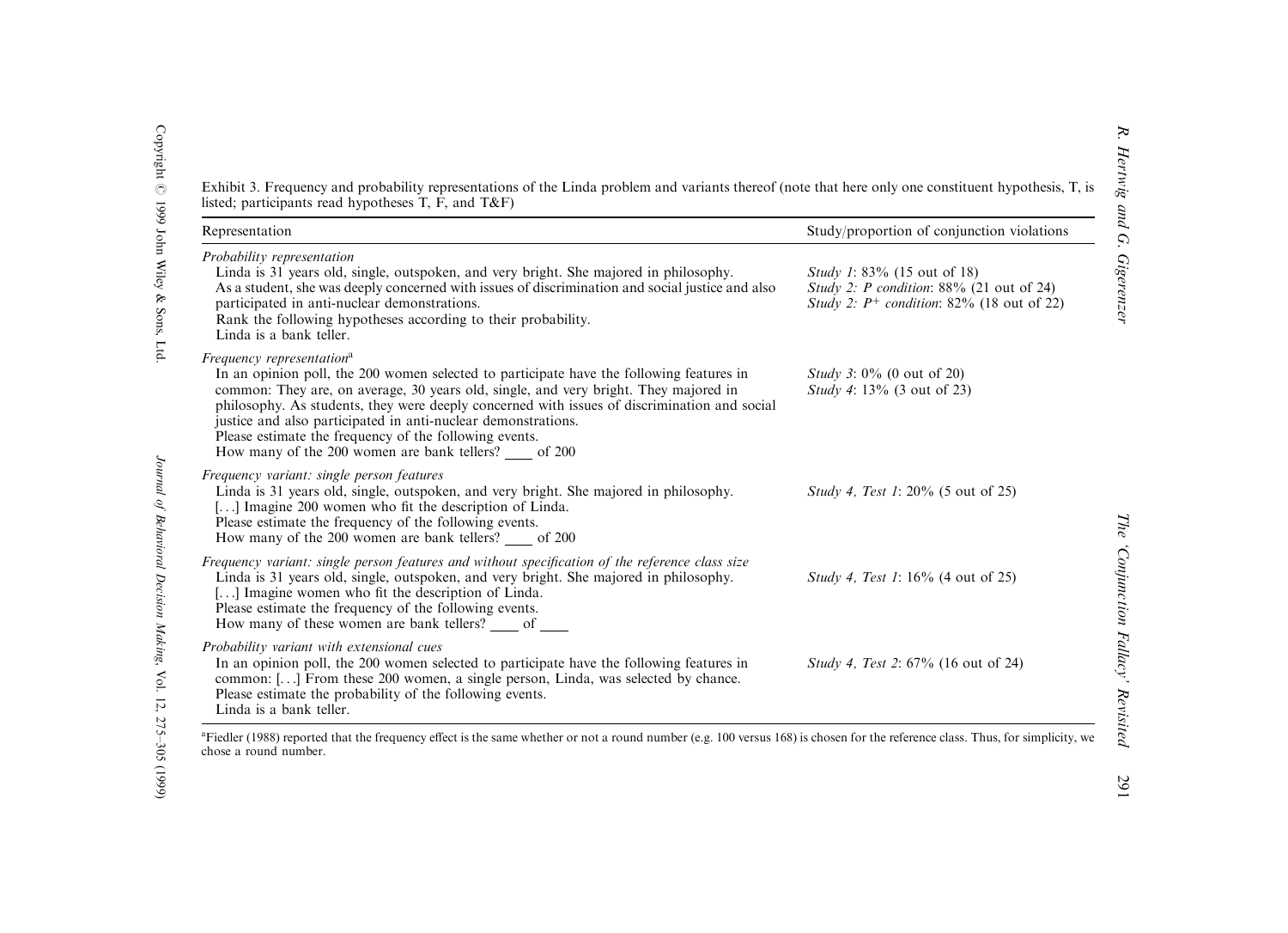The proportion of conjunction violations for this probability variant, which has all extensional cues, was 67% (16 of 24). This result is 54 percentage points ( $\phi = 0.55$ ) higher than for the frequency representation, and 21 percentage points ( $\phi = 0.25$ ) lower than for the probability representation tested in Study 2. We attribute this difference to the fact that participants in Test 2 were asked to estimate rather than to rank probabilities (Hertwig and Chase, 1998). We can also compare this variant to the two frequency variants examined in Test 1, both of which used the term 'frequency' and an estimation response mode but lacked one and two of the extensional cues, respectively. Relative to the result for the frequency variant lacking one extensional cue, the proportion of conjunction violations for the present variant is 47 percentage points higher ( $\phi = 0.47$ ). Relative to the result for the frequency variant lacking two extensional cues, it is 51 percentage points higher ( $\phi = 0.52$ ).

Thus, Test 2 provided further evidence that, aside from response mode, the single most important factor for reasoning in accord with the conjunction rule is the substitution of 'probability' by 'frequency'. The implication of Prediction 2 thus passed Test 2.

#### **Summary**

Prediction 2 stated that, if asked for frequency judgments, people will infer mathematical meanings and the proportion of conjunction violations will decrease. Study 3 provided evidence that people in fact infer mathematical meanings in the frequency representation. The frequency representations tested in Studies 3 and 4 provided independent evidence that the proportion of conjunction violations decreased dramatically in a frequency representation.

Prediction 2 has a strong and testable implication: The presence or absence of 'extensional cues' in the frequency representation (such a specifying the numerical size of a reference class, Tversky and Kahneman, 1983) should have little effect, provided that the term 'frequency' is used. The results for two variants of the frequency representation and one variant of the probability representation support the implication: The presence of the two extensional cues did not make a majority of people reason according to the conjunction rule, and their absence did not appreciably increase the proportion of conjunction violations.

#### **BELIEVABILITY JUDGMENTS**

Prediction 3 states that if the term 'probability' is replaced by 'believability', then the proportion of conjunction violations should be about the same as in the probability judgment. We have tested this prediction using data reported by Macdonald and Gilhooly (1990), who tested the hypothesis that probability judgments increase inclusion judgments relative to believability judgments because they cue formal probabilistic rules. The semantic-inference hypothesis makes a different prediction: Because 'believability' is one of the relevance-preserving interpretations of 'probability', replacing the one term by the other should leave the judgments largely unaffected.

In Macdonald and Gilhooly's (1990) design, one group of participants read a Linda problem in which the instruction was 'Rank the following statements according to their probability, using 1 for the most probable and 8 for the least probable'. A second group received the same instruction, except that 'probability' and 'probable' were replaced by 'believability' and 'believable'. Macdonald and Gilhooly (1990) reported the proportion of conjunction violations for the probability judgments (89%), but not for the believability judgments; they did, however, report the mean ranks of  $T$ ,  $F$ , and  $T\&F$ . For this kind of data, Prediction 3 forecasts similar mean ranks for both kinds of judgments. For the probability judgments, the mean ranks were 5.9, 2.0, and 4.6 for T, F, and T&F, respectively, and for the believability judgments, the mean ranks were 5.7, 1.9, and 4.8 for T, F, and T&F, respectively. Consistent with Prediction 3, the ranks for probability and believability judgments are similar.

Copyright © 1999 John Wiley & Sons, Ltd.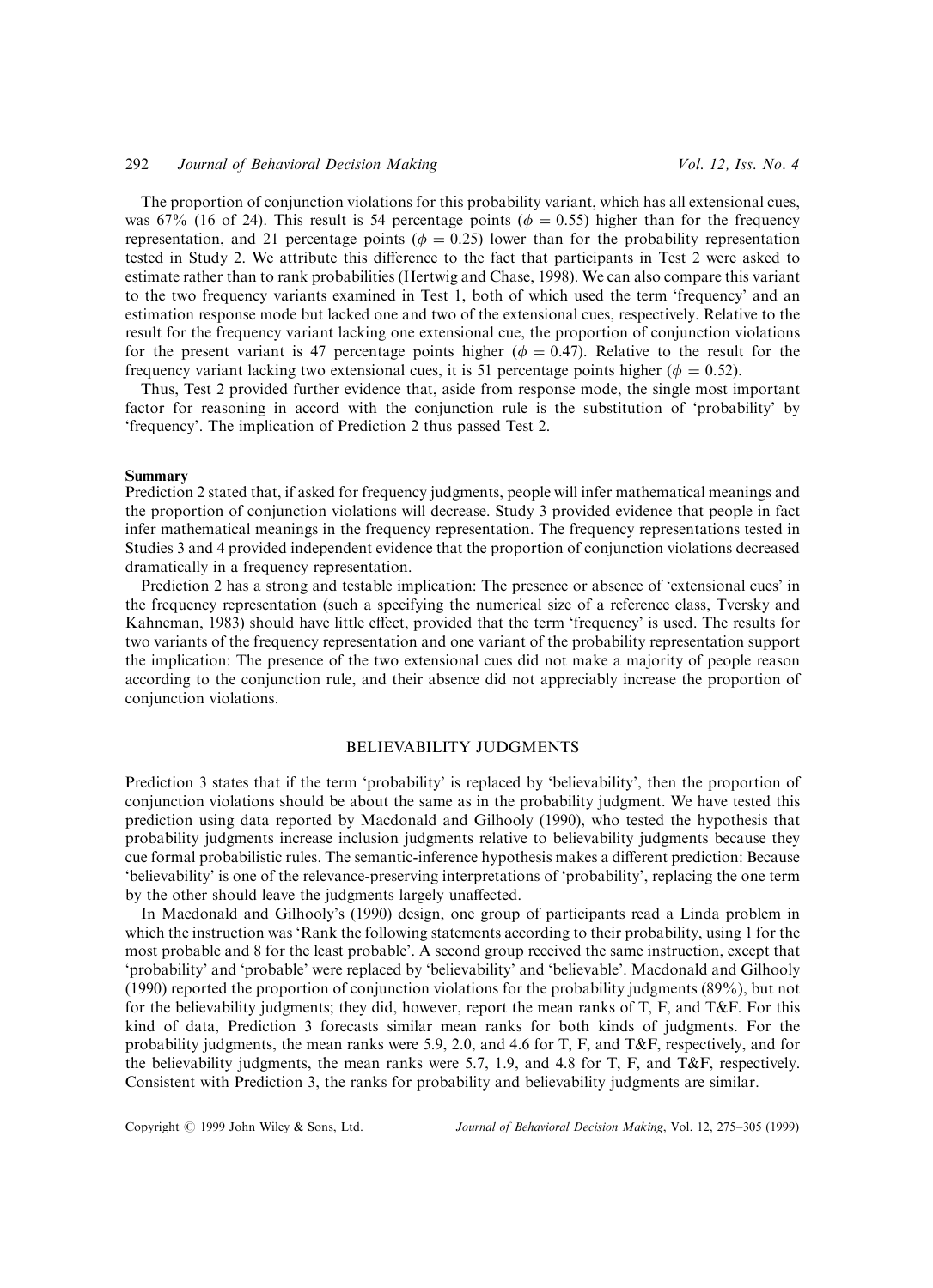#### The 'Conjunction Fallacy' Revisited 293

#### **Summary and discussion**

Recent research on the conjunction fallacy has demonstrated that human probability judgments may violate the conjunction rule. In problems such as the Linda problem, we argue that semantic inferences about the meaning of the polysemous term 'probability' contribute to this finding. Study 1 showed that in the Linda problem most paraphrases of 'probability' are nonmathematical. Participants' inferences about the meaning of the term seem to be guided by the maxim of relevance, a tool of social rationality. Study 2 showed that when semantic inferences about the meaning of 'probability' are no longer constrained by the maxim of relevance and nonmathematical meanings are less plausible because of the maxim of quantity, the proportion of conjunction violations decreases. Using a frequency representation is another way to direct such semantic inferences. Study 3 showed that people's paraphrases of the term 'frequency' in the Linda problem refer almost exclusively to numerosity.

With Study 4 we aimed to determine which specific properties of a frequency representation make people reason according to the conjunction rule. The results for three variants of the frequency and probability representations of the Linda problem tested showed that the use of the term 'frequency' rather than 'probability' is one of the two most important factors behind the frequency effect, the other being response mode (Erdfelder et al., 1998; Hertwig and Chase, 1998). The results of Study 4 help to explain why mixed results have been obtained in the few studies that have looked at reasoning according to the conjunction rule using frequency representations. The small effect obtained by Reeves and Lockhart (1993), for instance, can easily be explained by the fact that what they called 'frequency' problems (see Appendix) instructed participants to assess 'probabilities'. Prediction 3 states that replacing 'probability' by 'believability' will leave the proportion of conjunction violations unchanged. Results reported by Macdonald and Gilhooly (1990) support this prediction.

#### **OBJECTIONS**

We can think of several objections to the semantic-inference hypothesis. All of them hinge on the argument that one can find the conjunction effect even under conditions where the semantic-inference hypothesis appears to predict adherence to the conjunction rule. We address each in turn.

#### The willingness-to-bet instruction

In their original article, Tversky and Kahneman (1983) considered the possibility that violations of class inclusion 'may be viewed as a misunderstanding regarding the meaning of the word *probability*' (p. 303). To test this possibility, they examined a problem in which the term 'probability' was dropped. Although we do not agree that interpretations of 'probable' other than mathematical probability should be labeled 'misunderstandings', this test does address the issue of polysemy. The problem read:

Consider a regular six-sided die with four green faces and two red faces. The die will be rolled 20 times and the sequence of greens  $(G)$  and reds  $(R)$  will be recorded. You are asked to select one sequence, from a set of three, and you will win \$25 if the sequence you chose appears on successive rolls of the die. Please check the sequence of greens and reds on which you prefer to bet.

- 1. RGRRR
- 2. GRGRRR
- 3. GRRRRR

In two groups, 65% and 62% of participants, respectively, ranked sequence 2 highest, although sequence 2 includes sequence 1. From this result Tversky and Kahneman (1983) concluded that

Copyright © 1999 John Wiley & Sons, Ltd.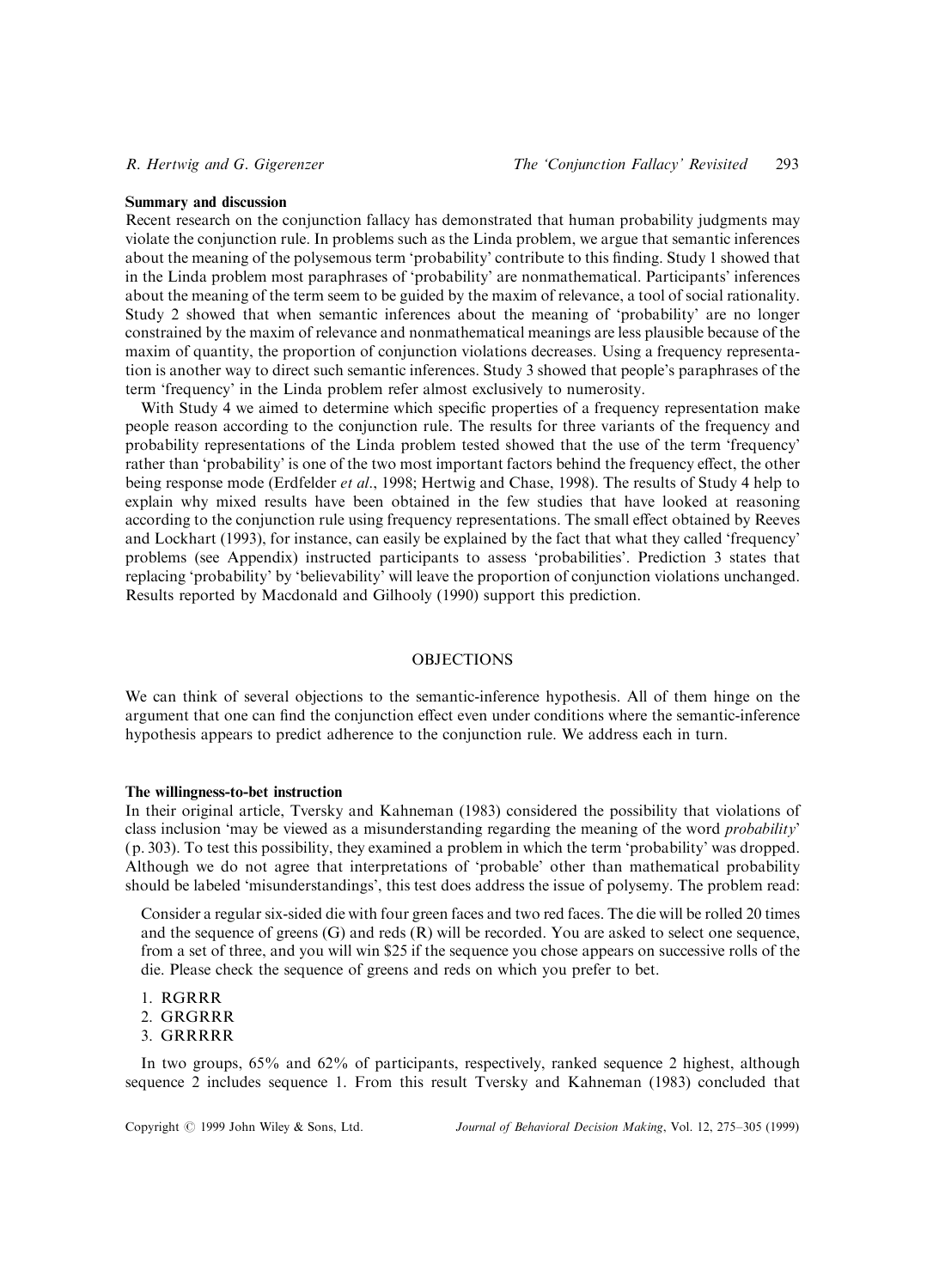'our subjects followed the representativeness heuristic even when the word [probability] was not mentioned' (p. 303). This result is surprising given that Tversky and Kahneman (1983, p. 300) also tested a betting version of the Linda problem and found a result consistent with the semantic-inference hypothesis we propose. In this test, participants were given Linda's description and the instruction: 'If you could win \$10 by betting on an event, which of the following would you choose to bet on?' With this betting instruction, conjunction violations decreased by 33 percentage points relative to the standard problem (from  $89\%$  to  $56\%$ ).

Why does the betting instruction decrease the proportion of conjunction violations in the Linda problem but not in the die problem? Although the die problem includes the polysemous term 'probability', unlike the Linda problem, it provides little information that would be rendered irrelevant by a mathematical interpretation of 'probability'. This may explain why the replacement of 'probability' does not affect the proportion of conjunction violations. However, the die problem has other ambiguities that participants need to resolve, and which may account for the responses of the majority of participants who violated the conjunction rule with the betting instruction. For instance, Macdonald (1986) argued that participants may infer that the task is to bet on the numbers rather than the sequences of reds and greens, in which case 'sequence  $(2)$  is by far the most likely'  $(p. 22$ ; by the binomial formula, the probabilities of sequences 1, 2, and 3 are  $0.041$ ,  $0.082$ , and  $0.016$ , respectively). In this context, it is also interesting to note that the betting representation of the die problem contained an extensional cue (i.e. an explicit reference to the number of cases, namely, 20 rolls), which Kahneman and Tversky (1996) suggested is responsible for the low proportions of conjunction violations in frequency problems.

Bar-Hillel and Neter (1993) also used a 'willingness-to-bet' instruction in three studies in which they explored violations of the disjunction rule, according to which the probability of A-or-B cannot be smaller than the probability of either A or B. In two of the three studies, Bar-Hillel and Neter found that the willingness-to-bet instruction led to a small average increase in judgments consistent with the disjunction rule compared with the probability instruction. (In Study 1, for instance, judgments consistent with the disjunction rule increased in 8 of 10 problems by 2 to 18 percentage points.) As in the die problem, we suggest that in these problems there are other ambiguities that participants have to resolve, although Bar-Hillel and Neter were aware of the importance of conversational maxims and took some trouble not to violate them. To illustrate one ambiguity that we see as crucial, consider the following problem, which is representative of those used by Bar-Hillel and Neter:

[Dorit] writes letter home describing an English-speaking country, where a modern Western technological society coexists with primal landscape and free-roaming wildlife. Where was the letter written?

Participants received the following four options (among others), two of them representative (South Africa, Africa) and two of them unrepresentative (Holland, Europe). Participants had to rank the places according to their probability. The content-blind disjunction rule requires, for instance, that Africa be ranked over South Africa. However, such a response violates the maximum of quantity, as it is not as informative as required by the instructions, which assert a level of specificity, namely, an 'English-speaking country' that is not met by the answer 'Africa' (i.e. a continent, not a country).

We suggest that the conversational goal of being informative may have contributed to the finding that a majority of participants violated the disjunction rule with both the 'probability' and the 'willingness-to-bet' instruction. This might also explain why violations also occurred when they should not have according to a representativeness explanation: Bar-Hillel and Neter (1993, p. 1124) proposed that if a set and a subset are unrepresentative, then representativeness predicts a preference for the set over the subset. Nevertheless, in the Dorit problem, for instance, 43% and 37% of participants ranked

Copyright © 1999 John Wiley & Sons, Ltd.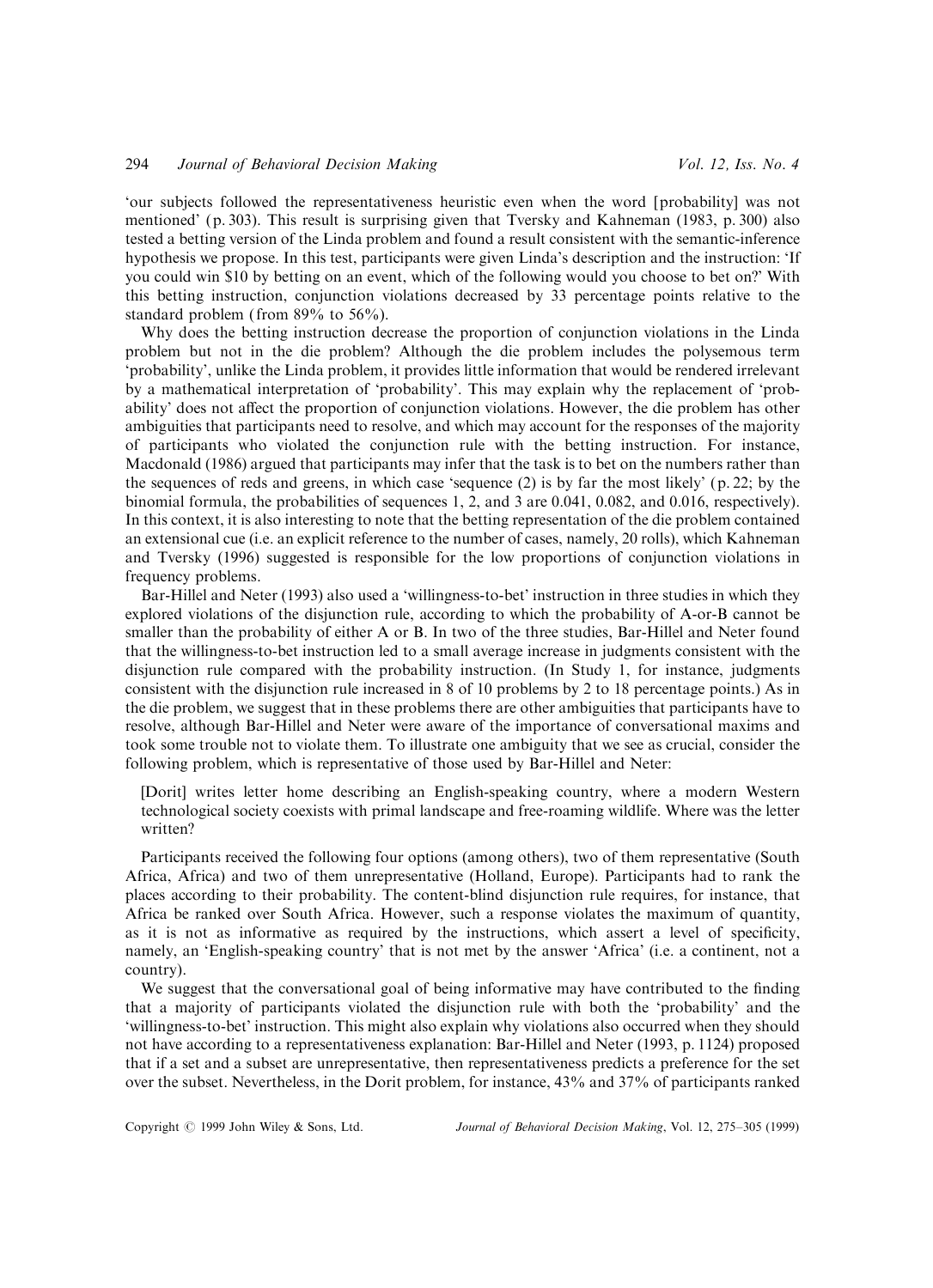the unrepresentative subset 'Holland' over the unrepresentative set 'Europe' in the probability task and betting task, respectively. Again, if participants were trying to match the level of specificity implied by the instructions in their responses, this result is not surprising.

#### Clarification of the problem's statistical nature

To compensate for the 'misleading communication;  $(p, 6)$  in the Linda problem, Donovan and Epstein (1997) instructed participants as follows: 'Please consider all of the problems that follow as essentially statistical problems. Some of the problems test your ability to find a disguised statistical problem. Your job is to avoid being distracted by extraneous information or by the form in which the problem is presented' (p.9). This instruction addresses the semantic-inference hypothesis in that it may make nonmathematical meanings of 'probability' less likely to be inferred.

Did the instruction increase the proportion of inclusion judgments? Based on their results, Donovan and Epstein (1997) concluded: 'The essence of the difficulty of the notorious Linda problem cannot be attributed to the violation of implicit conversational rules' (p. 16). Despite this conclusion, and consistent with the semantic-inference hypothesis, however, across all conditions Donovan and Epstein observed proportions of violations about 30 percentage points lower than the median of inclusion judgments typically found in the Linda problem (see footnote 4).

#### **Frequency judgments**

The seven-letter problem is a conjunction problem for which Tversky and Kahneman (1983, p. 295) reported violations of class inclusion in frequency estimates. In this problem, most participants estimated the number of seven-letter words of the form '\_\_\_\_ ing' to be higher than the number of seven-letter words of the form  $\frac{1}{2}$  - n  $\frac{1}{2}$ . It is unclear whether this result was found in a within-subjects or in a between-subjects design (see the conflicting statements in Tversky and Koehler, 1994, p. 547 and Kahneman and Tversky, 1996, p. 586). If it was in a within-subject design, then the effect may have resulted from not presenting the alternatives simultaneously. (We return to the issue of between-subjects designs in the next section.) We therefore hypothesized that when both alternatives are presented to the same group of participants simultaneously, this effect will largely disappear.

To test this hypothesis, we studied the following seven-letter problem both in a within-subject and in a between-subjects design:

In four pages of a novel (about 2000 words), how many words would you expect to find that have the form  $\frac{1}{1-\frac{1}{1-\frac{1}{1-\frac{1}{1-\frac{1}{1-\frac{1}{1-\frac{1}{1-\frac{1}{1-\frac{1}{1-\frac{1}{1-\frac{1}{1-\frac{1}{1-\frac{1}{1-\frac{1}{1-\frac{1}{1-\frac{1}{1-\frac{1}{1-\frac{1}{1-\frac{1}{1-\frac{1}{1-\frac{1}{1-\frac{1}{1-\frac{1}{1-\frac{1}{1-\frac{1}{1-\frac{1}{1-\frac{1}{1-\frac{1}{1-\frac{1}{1-\frac{1}{1-\frac{1}{1-\frac{1}{1-\frac{1}{1-\frac{1}{1-\frac{1}{1-\$ form  $\frac{1}{1-\frac{1}{1-\frac{1}{1-\frac{1}{1-\frac{1}{1-\frac{1}{1-\frac{1}{1-\frac{1}{1-\frac{1}{1-\frac{1}{1-\frac{1}{1-\frac{1}{1-\frac{1}{1-\frac{1}{1-\frac{1}{1-\frac{1}{1-\frac{1}{1-\frac{1}{1-\frac{1}{1-\frac{1}{1-\frac{1}{1-\frac{1}{1-\frac{1}{1-\frac{1}{1-\frac{1}{1-\frac{1}{1-\frac{1}{1-\frac{1}{1-\frac{1}{1-\frac{1}{1-\frac{1}{1-\frac{1}{1-\frac{1}{1-\frac{1}{1-\frac{1}{1-\frac{1}{$ frequency of these words.

 $\frac{1}{2}$  of the 2000 have the form  $\frac{1}{2}$  ing

of the 2000 have the form  $\frac{1}{2}$  -

One group of participants ( $n = 31$ ) received both options. Two other groups of participants judged only one of the two alternatives ( $n = 31$  per group). Consistent with our conjecture, participants in the between-subjects design estimated on average that  $425$  (median = 300) of the 2000 words end with 'ing', and that 212 (median = 50) of the 2000 words have the letter n in the sixth position. In contrast, participants in the within-subject design estimated on average that  $282$  (median = 150) of the 2000 words end with 'ing', and that 457 (median  $= 250$ ) of the 2000 words have the letter n in the sixth position. In this condition, 26% (8 of 31) of the participants violated class inclusion.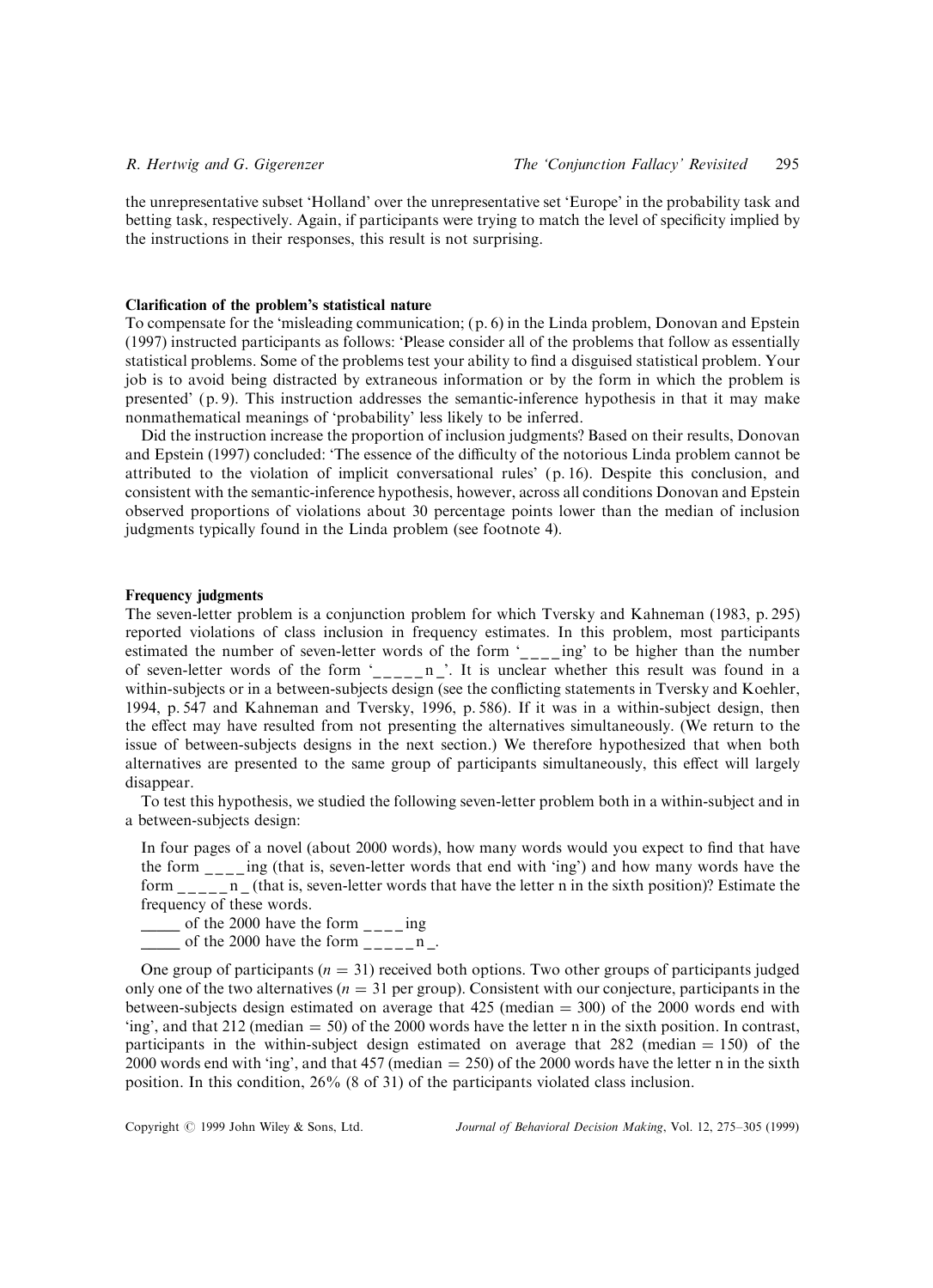In sum, we found that few violations of internal consistency occur if participants see both alternatives. If participants are provided with only one alternative, however, their judgments violate the inclusion rule. The difference between within-subjects and between-subjects designs is important for more than the seven-letter problem. For instance, Birnbaum and Mellers (1983) found that research on the 'base-rate fallacy' leads to different conclusions depending on whether a within-subjects or a between-subjects design is used: 'The interpretation of base rate "neglect" is based on the finding that in between-subjects comparisons, the effect of base rate is too small . . . In within-subject comparisons, however, subjects use the base rate, and the evidence for a "fallacy" disappears' (Varey, Mellers, and Birnbaum, 1990, p. 623). Birnbaum (1982) gave a range-frequency analysis of why between-subjects comparisons lead to paradoxical conclusions: They confound the stimulus and the context by allowing the stimulus to evoke its own context. For these reasons, we agree with Varey *et al.* (1990), who argued that 'one should be extremely cautious when drawing inferences from between-subjects comparisons of judgments' (p. 623), particularly when one aims to investigate adherence to a rule of *internal* consistency.

#### **Between-subjects design**

Tversky and Kahneman (1983) used both within- and between-subjects designs to examine the Linda problem. In the latter design, participants either judged the critical constituents (i.e. T, F) or their conjunction  $(T\&F)$ , not both, as in the within-subjects design. In both designs, the probability of  $p(T\&F)$  was ranked as higher than  $p(T)$ . In the between-subjects design, however, a mathematical interpretation of 'probability' does not appear to render the experimenter's description of Linda irrelevant to the requested judgment because no participant judges both  $T$  and  $T\&F$ . Is this finding therefore inconsistent with the semantic-inference hypothesis? We do not think so, for the following reason.

As already illustrated, the natural language term 'probability' is polysemous. The polysemy holds regardless of whether or not a participant gets to see all the critical hypotheses in the Linda problem. In both designs, participants have to decide which of the various meanings of the term 'probability' to infer. So far, we have intentionally limited our treatment of semantic inference to conversational maxims (i.e. the relevance maxim and the quantity maxim), as they allowed us to construct a situation in which people following the maxims are less likely to violate the conjunction rule (see also the following discussion on the health-survey problem). Semantic inference, however, is likely to be guided by other cues as well. In fact, the study by Donovan and Epstein (1997) mentioned earlier indicates that these inferences can be guided by the knowledge that the Linda problem is meant to be a statistical problem.

Several other candidate cues can be added to the list. Semantic inferences concerning the term 'probability' in reasoning problems may also be directed by (1) whether or not some sort of statistical information, such as base rates or likelihoods, is provided (e.g. in Bayesian reasoning problems); (2) whether or not the problem provides a clear sampling space and sampling process and describes the influence of chance in producing events (e.g. in sample-size problems; see Nisbett *et al.*, 1983); (3) whether or not solving the problem requires computations (as, for instance, in Bayesian reasoning problems and conditional probability problems); and finally, (4) the reference class from which the problem is drawn (e.g. ball-and-urn problems may steer semantic inferences more directly toward mathematical interpretations of 'probability' than do problems involving assessment of personality descriptions).

In the between-subjects design of the Linda problem, all of these (possible) cues point toward nonmathematical meanings of 'probability'. In solving the problem, participants are usually *not* told that this is an exercise in probability theory, are *not* provided with any statistical information (only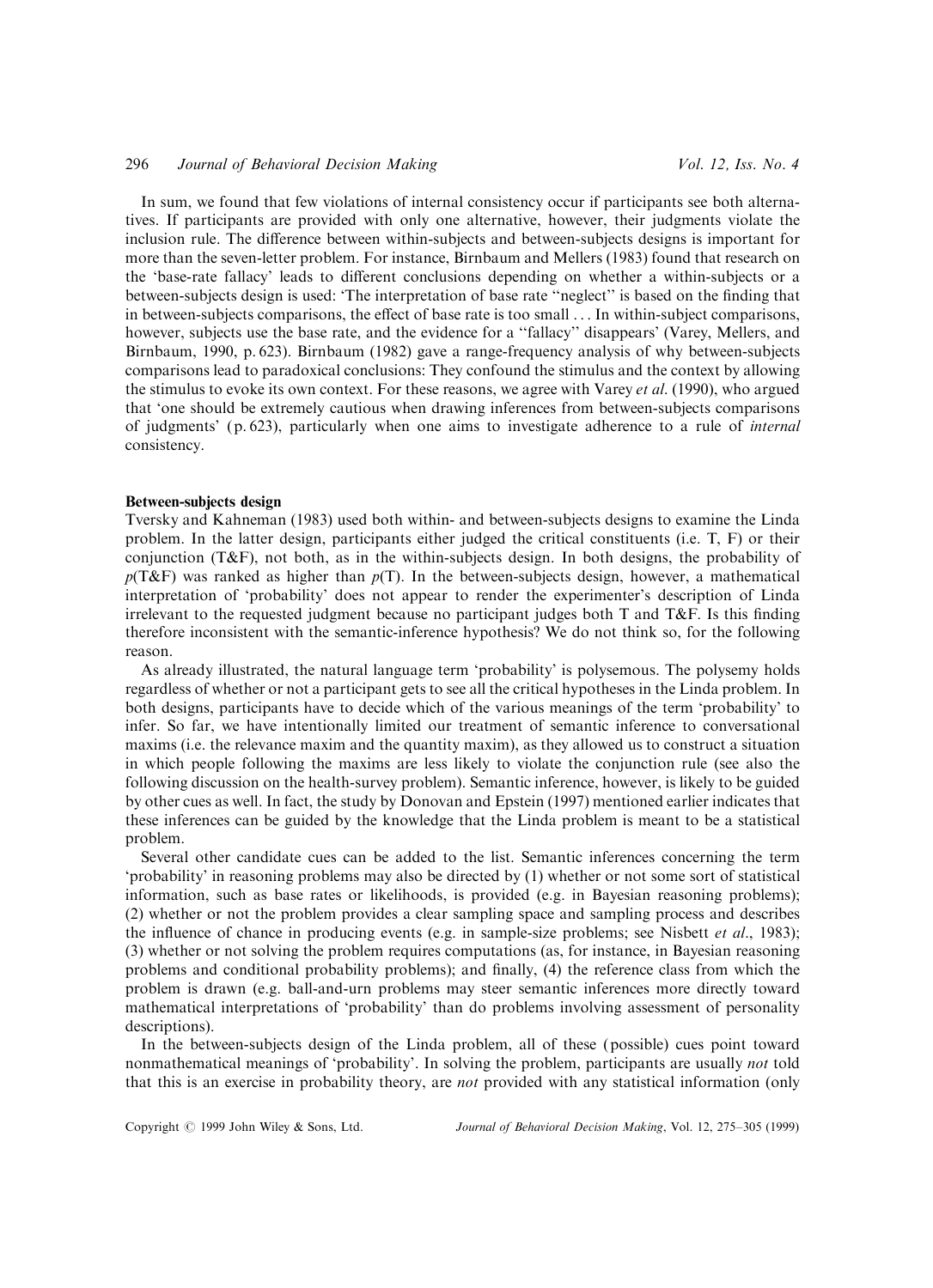individuating information), are *not* required to make computations of any sort, and so on. As a consequence, a mathematical interpretation of 'probability' is not likely to be the default in the context of the Linda problem — even if such an interpretation would not render the experimenter's description of Linda irrelevant to the requested judgment, as in the between-subjects design. Likewise, one would not expect a mathematical interpretation of 'probability' to be the default interpretation if class inclusion is less salient in the Linda problem (as, for instance, in Tversky and Kahneman's, 1983, 'subtle' tests) and the violation of the relevance maxim therefore less obvious. For similar reasons, we are unconvinced by the argument that because the information about Linda is relevant for the ordering of T and F (but not T and T&F, or F and T&F), mathematical meanings of 'probability' should be inferred in the Linda problem. As Sperber and Wilson (1995, p. 123) pointed out, 'relevance is a matter of degree'; mathematical probability is not the interpretation of 'probability' that maximizes the relevance of the information provided in the Linda problem.

One point is very clear: We need a better understanding of the processes underlying semantic inferences, and we are far from having a process model that could capture those inferences (although important steps in this direction have been made; e.g. Sperber and Wilson, 1995). Modeling these processes is particularly important in a research field that relies as heavily on text problems to study cognitive processes as we do in research on probabilistic reasoning.

### WHAT ARE OTHER WAYS OF PRESERVING THE RELEVANCE MAXIM?

From the perspective of a conversational analysis, the crux of the Linda problem is that the 'initial personality sketch would be an uncooperative, because irrelevant, contribution under a purely formal reading' (Adler, 1991, p. 255). Having not been informed that the relevance maxim is suspended, the participant tries to preserve the relevance maxim. In Study 1, we identified one way in which the participant can do this — by inferring meanings of 'probability' that require an assessment of Linda's description. However, this is not the only way to preserve the relevance maxim. Based on a conversational analysis, several researchers (e.g. Adler, 1984, 1991; Dulany and Hilton, 1991; Politzer and Noveck, 1991) argued that participants interpret the hypothesis 'Linda is a bank teller' to mean 'Linda is a bank teller and is not active in the feminist movement' (T&not-F implicature). On such a reading, Linda's personality sketch is relevant to deciding between T&F and T&not-F.

Different routes have been taken to block this implicature. Tversky and Kahneman (1983, p. 299) replaced 'Linda is a bank teller' by 'Linda is a bank teller whether or not she is active in the feminist *movement*. This formulation led to a marked decrease in the proportion of conjunction violations (from 89% to 57%). Messer and Griggs (1993) used a similar clarifying phrase ('Linda is a bank teller, regardless of whether or not she is also active in the feminist movement') and observed a decrease in the proportion of conjunction violations from 77% to 56%. Morier and Borgida (1984) inserted the hypothesis 'Linda is a bank teller who is not a feminist' into the original set and found 77% conjunction violations, which barely differed from results obtained in the baseline probability estimation version (80%). However, in another conjunction problem, the Bill problem (see Tversky and Kahneman, 1983, p. 297), they found a decrease in the proportion of conjunction violations from 77% (baseline) to 49% (clarified hypothesis set).

Agnoli and Krantz (1989) compared two rephrasings of the conjunction problem — one designed to make the T&not-F implicature explicit and the other to block it — to a standard phrasing. In the first rephrasing, the hypothesis 'Linda is a bank teller' was replaced by 'Linda is a bank teller and not a feminist' (not-F group); in the second rephrasing, it was replaced by 'Linda is bank teller and may or may not be a feminist' (may-be-F group). According to Agnoli and Krantz (1989), if participants draw the T&not-F implicature, then the incidence of violations will be the same for the standard phrasing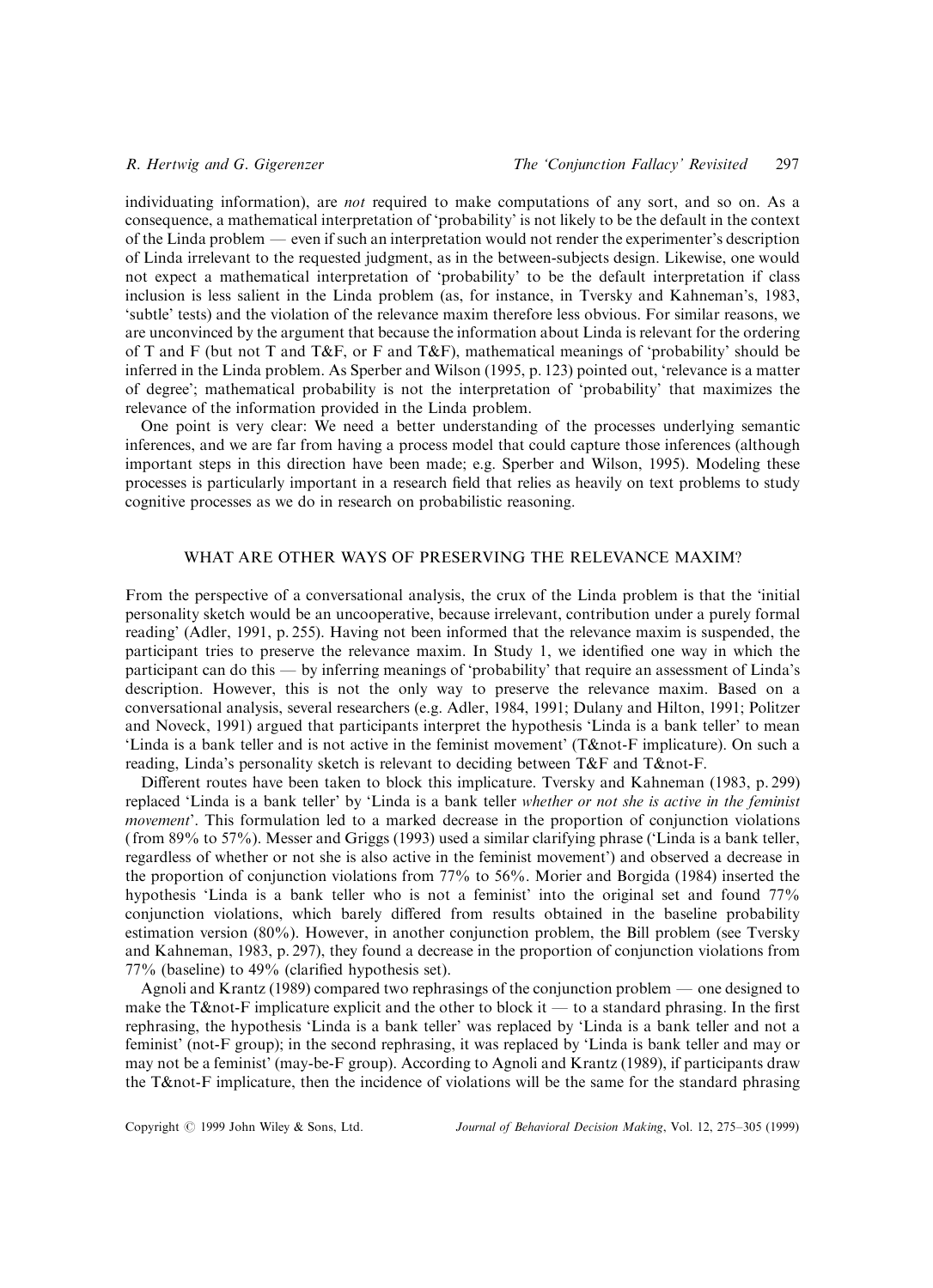and the not-F group, and fewer violations will occur in the may-be-F group (see critical discussion of Agnoli and Krantz's rationale in Politzer and Noveck, 1991). None of the predictions that Agnoli and Krantz (1989) attributed to this hypothesis have been corroborated.

Macdonald and Gilhooly (1990) tried to block the T&not-F implicature by rephrasing 'who is active in the feminist movement' as 'who may or may not be active in the feminist movement' and required participants to predict what 'will most probably be true of Linda in ten years'. In contrast to Agnoli and Krantz (1989), Macdonald and Gilhooly (1990) found that the proportion of conjunction violations decreased from 75% in the standard phrasing to 21% in the rephrasing. Politzer and Noveck (1991) also attempted to block the T&not-F implicature by employing an event E (Roland took an exam) that logically entails two possible outcomes,  $O_1$  (Roland failed an exam) and  $O_2$  (Roland passed an exam). They predicted that in the judgment of hypotheses E,  $O_1$ , and  $O_2$ , no implicature would be drawn and thus the incidence of conjunction violations would decrease. Indeed, they obtained 29% conjunction violations in this problem, compared to 77% in the control condition (in which participants solved the Linda problem).

Dulany and Hilton (1991, Experiment 1) asked participants who had already completed the Linda problem to identify which interpretation of the bank-teller hypothesis corresponded most closely to the one they inferred. Four possible interpretations were offered: Linda is a bank teller  $- (1)$  and is not active, (2) and is probably active, (3) and is probably not active, and (4) whether or not she is active  $$ in the feminist movement. They argued that only those participants who chose interpretation (4) and nevertheless did not follow the conjunction rule can be said to have actually violated the rule. Of 61 participants, 32 (52%) violated the conjunction rule; 16 of them chose interpretations 1–3, while 16 others selected the formal reading. Thus, by Dulany and Hilton's criterion, only 26% of the participants can be said to have violated the conjunction rule.

With few exceptions, the evidence reported so far indicates that at least some participants preserve the relevance maxim by drawing the T&not-F implicature: Estimates range from 20% to 50% of participants. In our studies, we focused on another way to preserve the relevance maxim, namely, by inferring meanings of 'probability' that require the participant to assess the description of Linda. These two different ways of preserving the relevance maxim are not exclusive (and probably also not exhaustive). For instance, when we asked participants in Study 1 to respond to questions concerning their understanding of the bank teller hypothesis, 35% of them (6 of 17; 1 participant did not respond) indicated they had interpreted T to mean T&not-F. We also found that all participants who drew the Tnot-F implicature inferred at least one nonmathematical meaning of 'probability' in the paraphrase task of Study 1.

We argue that using the conjunction rule as a content-blind norm for sound reasoning means overlooking the capacity of the human mind to draw these relevance-preserving inferences. Rather than assuming that there is a one-to-one correspondence between natural language and probability theory, we propose modeling these inferences, which are drawn under uncertainty.

#### **HEALTH-SURVEY VERSUS LINDA PROBLEM**

There is a puzzling phenomenon in the literature on the conjunction fallacy. Problems in different content domains elicit different proportions of conjunction violations. Although Tversky and Kahneman (1983) classified problems by content according to whether they included 'representative' or 'causal' conjunctions (for research on causal conjunctions, see e.g. Ahn and Bailenson, 1996; Fabre, Caverni and Jungermann, 1995; Thüring and Jungermann, 1990), the representativeness explanation does not predict different proportions of conjunction violations for the two types of contents. The semantic-inference hypothesis offers an explanation of why the Linda problem, which includes a

Copyright © 1999 John Wiley & Sons, Ltd.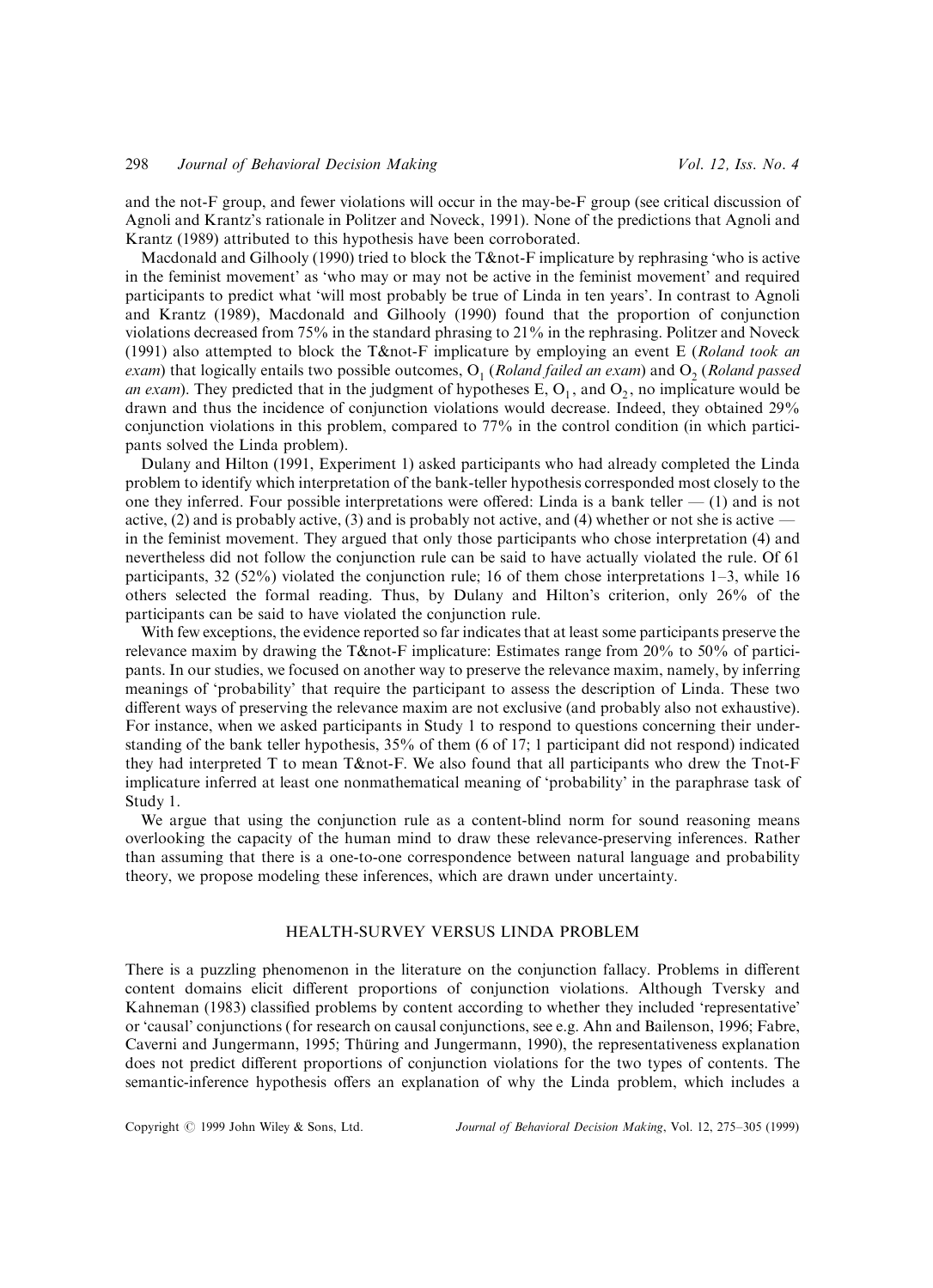representative conjunction, leads to higher proportions of conjunction violations than the healthsurvey and the Boris Becker problems, which include causal conjunctions.

We argue that it is in the Linda problem where social rationality, here embodied by conversational maxims, conflicts most with a logical reading of the problem. Unlike the Linda problem, the healthsurvey and Boris Becker problems provide hardly any individuating information about the people in question, Mr F and Boris Becker. Thus, although all three problems involve the polysemous term 'probability', in the health-survey and the Boris Becker problems there is little information that a mathematical interpretation of 'probability' could render irrelevant. Moreover, the reference classes from which these problems are drawn, medicine and sport, may steer semantic inferences about 'probability' more directly toward mathematical interpretations than the Linda problem, which involves assessment of personality descriptions. These speculations based on the semantic-inference hypothesis have two testable implications. First, because mathematical interpretations of 'probability' are more plausible in the health-survey and Boris Becker problems, the proportions of conjunction violations in these problems should be lower than in the Linda problem. Second, because a frequency representation should discourage nonmathematical interpretations of probability equally across problems, the semantic-inference hypothesis predicts low and comparable proportions of conjunction violations in all three problems in this representation.

We tested frequency and probability representations of the health-survey and Boris Becker problems as well as the Linda problem. Consistent with the implication above,  $63\%$  (15 out of 24) and  $58\%$ (14 out of 24) of the participants who received the probability representation of the health-survey and Boris Becker problems violated the conjunction rule, whereas 88% of the participants in the Linda problem did so (Study 2, P condition; for a similar result, see also Tversky and Kahneman, 1983, pp. 302, 305). That is, the proportion of conjunction violations we found in the Linda problem was 25 percentage points ( $\phi = 0.29$ ) and 30 percentage points ( $\phi = 0.33$ ) higher than in the health-survey problem and Boris Becker problem, respectively. Of the participants who received the frequency representation, in contrast, 13% (3 out of 24) in the health-survey problem, 9% (2 out of 23) in the Boris Becker problem, and 13% (3 out of 23, see Study 4) in the Linda problem violated the conjunction rule.

# HOW DO FREQUENCY REPRESENTATIONS IMPROVE STATISTICAL REASONING?

Most supposed cognitive illusions in probabilistic reasoning, such as base-rate neglect and the conjunction fallacy, have been demonstrated using problems represented in terms of probabilities. The conjunction fallacy is not the only cognitive illusions that is reduced, or even made to disappear, when participants are given frequency information and asked for frequency judgments instead of probability judgments. For example, Gigerenzer (1994; Gigerenzer, Hoffrage and Kleinbölting, 1991) showed that the 'overconfidence bias' disappears when participants estimate the number of correct answers instead of the probability that a particular answer is correct (see also May, 1987; Sniezek and Buckley, 1993; Juslin, Olsson and Winman, 1998). Koehler, Gibbs and Hogarth (1994) reported that the 'illusion of control' (Langer, 1975) is reduced when the single-event format is replaced by a frequency format, that is, when participants judge a series of events rather than a single event. Finally, Bayesian reasoning improves in lay people (Cosmides and Tooby, 1996; Gigerenzer and Hoffrage, 1995) and experts (Hoffrage and Gigerenzer, 1998) when Bayesian problems are presented in natural frequencies (i.e. absolute frequencies obtained by natural sampling) rather than in a single-event probability format. Natural frequencies have also proven very effective in training people how to make conjoint and conditional probability judgments and Bayesian inferences (Sedlmeier, 1997).

Copyright © 1999 John Wiley & Sons, Ltd.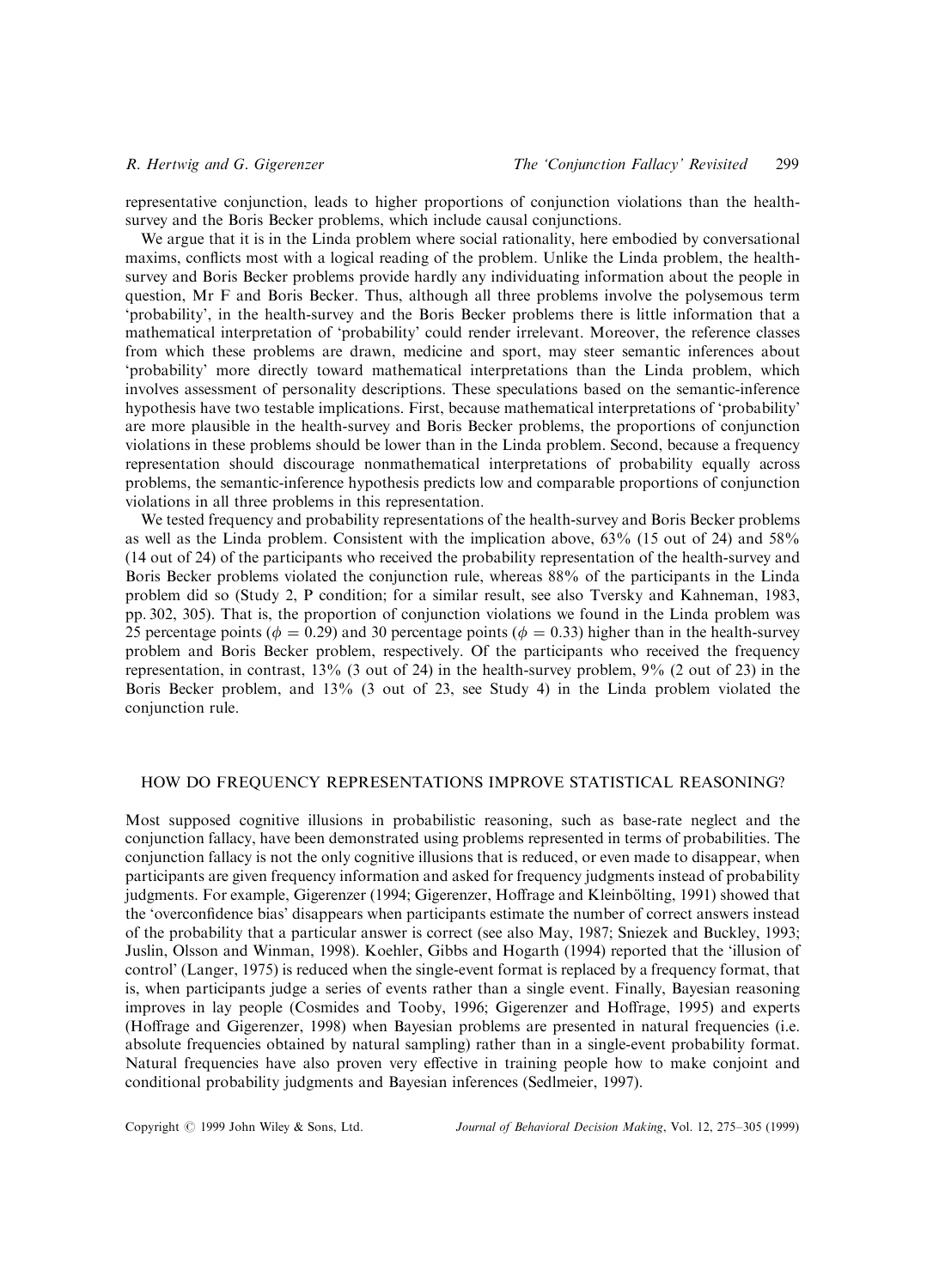These results should not be interpreted to mean that frequency judgments are always accurate. To the extent that we succeed in modeling the mechanisms underlying frequency and probability judgments, we will be able to predict when people's frequency judgments are valid and invalid, according to certain norms, and to explain why. There already exist precise explanations for when and why frequency judgments make overconfidence disappear and improve Bayesian reasoning. According to the theory of probabilistic mental models, judgments of confidence in each of a series of single events (i.e. that a given answer is correct) and a judgment of the frequency of correct answers across events can differ because they refer to different kinds of reference classes (Gigerenzer *et al.*, 1991). Gigerenzer and Hoffrage (1995) showed than when numerical information is represented by natural frequencies rather than by relative frequencies or probabilities, then Bayesian reasoning involves fewer steps of mental computation.

To these explanations we can add another. In this article we have shown that the frequency effect in research on the conjunction effect can be at least partly explained by people's social rationality. People bring to the experimental context a repertoire of assumptions concerning how people communicate with each other. These assumptions are of particular relevance in problems such as the Linda problem, which instead of calculations (as are required, for instance, in Bayesian problems) require semantic inferences about the meaning of the information provided by the experimenter. We believe that these assumptions and inferences reflect intelligent ways in which humans deal with uncertainty.

# SOCIAL RATIONALITY

The conversational analysis of the Linda problem is one example of a situation in which adhering to social norms, here conversational maxims, is rational, although it conflicts with classical rationality, defined by many researchers in psychology and economics as adherence to the laws of probability theory and logic. Elsewhere we have challenged this classical vision of human rationality (Chase, Hertwig and Gigerenzer, 1998). The conjunction rule is neither the only rule of internal consistency used as a benchmark of sound reasoning, nor the only one to which people do not seem to measure up. Again, taking into account social rationality — social norms, expectations, and goals — helps us to understand why.

One of the basic principles of internal consistency in choice is known as Property  $\alpha$ , which requires that if you choose x over  $v$ , you should do so independently of the other alternatives in the choice set. Are violations of Property  $\alpha$  irrational? Not necessarily: our social values can sometimes conflict with this principle (Sen, 1993). Consider Property  $\alpha$  in the context of social politics at a dinner party. At dessert, it looks as if there are fewer pastries than there are people. By the time the dessert tray gets to you, there is only one pastry left, a chocolate eclair, and you have the choice of taking nothing  $(x)$  or taking the eclair  $(v)$ . If you know that another of the guests has not yet taken a dessert, out of politeness you might choose to have nothing over having the eclair (i.e.  $x$  over  $y$ ). However, if the tray had contained another pastry (z), you might well have chosen to eat that same eclair (y) over having nothing (x). Choosing x from the choice set {x, y} and choosing y from the choice set {x, y, z} violates Property  $\alpha$ . But it is polite, and politeness pays. Not being so could anger others and lessen the chances that they will cooperate with us in the future.

These and other examples of social rationality illustrate why we doubt that psychology can make much progress in understanding people's reasoning by focusing exclusively on syntactical systems such as probability theory and logic. This doubt is as old as experimental psychology itself. As Wilhelm Wundt (1912/1973) expressed it:

At first it was thought that the surest way would be to take as a foundation for the psychological analysis of the thought-processes the laws of logical thinking, as they had been laid down from the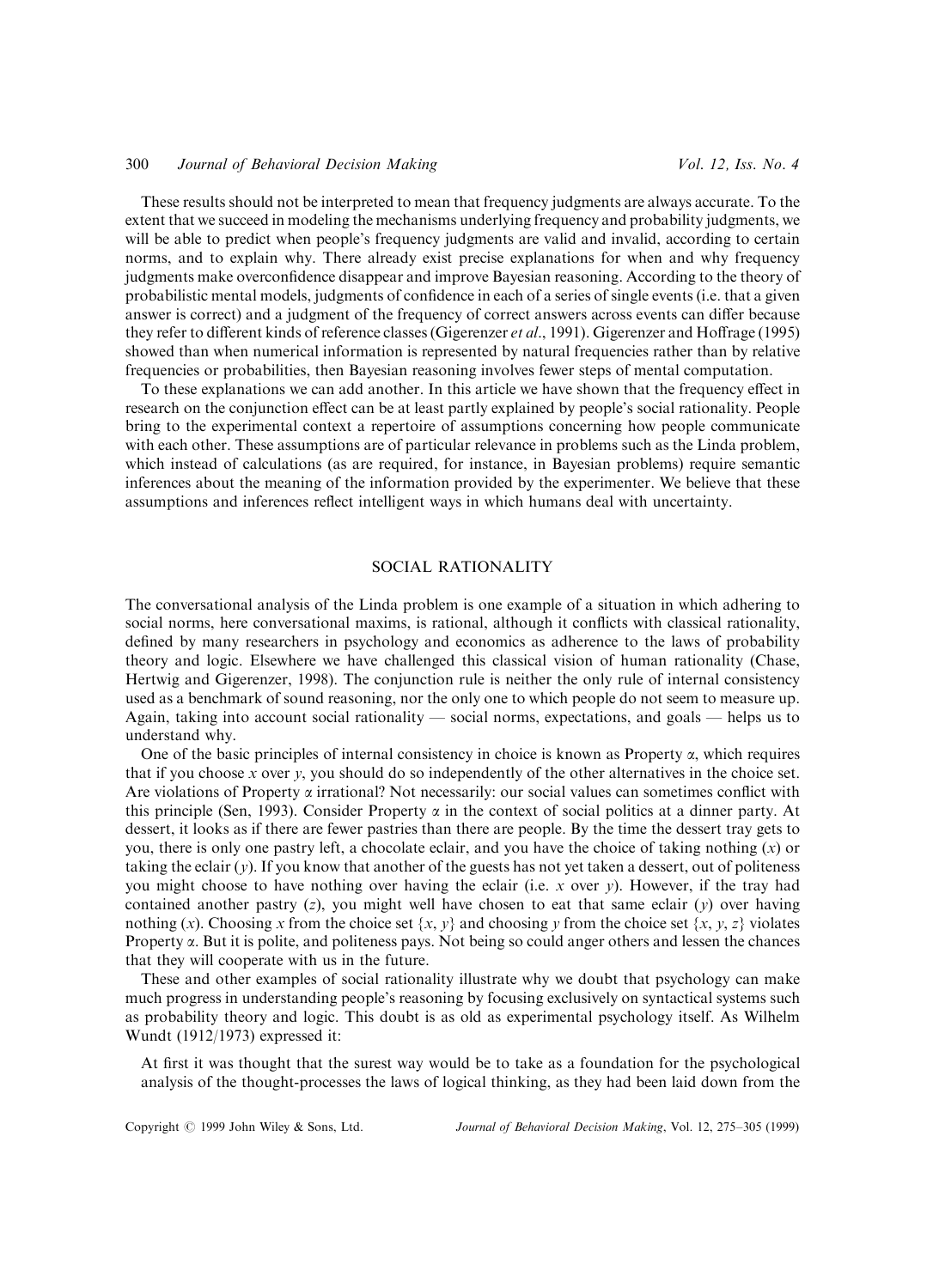time of Aristotle by the science of logic ... These norms ... only apply to a small part of the thought processes. Any attempt to explain, out of these norms, thought in the psychological sense of the word can only lead to an entanglement of the real facts in a net of logical reflections. We can in fact say of such attempts, that measured by results they have been absolutely fruitless. They have disregarded the psychical processes themselves  $\dots$  (pp. 148–149).

#### **ACKNOWLEDGEMENTS**

We would like to thank Valerie M. Chase, Daniel G. Goldstein, Denis Hilton, Ulrich Hoffrage, Alejandro López, Peter Sedlmeier, Terry Regier, Anita Todd and Tom Trabasso for many helpful comments.

#### **REFERENCES**

Adler, J. 'Abstraction is uncooperative', Journal for the Theory of Social Behaviour, 14 (1984), 165-181.

- Adler, J. E. 'An optimist's pessimism: Conversation and conjunction', Posnan Studies in the Philosophy of the Sciences and Humanities, 21 (1991), 251-282.
- Agnoli, F. and Krantz, D. H. 'Suppressing natural heuristics by formal instruction; The case of the conjunction fallacy', Cognitive Psychology, 21 (1989), 515-550.
- Ahn, W. K. and Bailenson, J. Causal attribution as a search for underlying mechanisms: An explanation of the conjunction fallacy and the discounting principle', *Cognitive Psychology*, 31 (1996), 82–123.
- Bar-Hillel, M. and Neter, E. 'How alike is it versus how likely is it: A disjunction fallacy in probability judgments', Journal of Personality and Social Psychology, 65 (1993), 1119-1131.
- Birnbaum, M. H. 'Controversies in psychological measurement', in Wegener, B. (ed.), Social Attitudes and Psychophysical Measurement (pp. 401-485), Hillsdale, NJ: Erlbaum, 1982.
- Birnbaum, M. H. and Mellers, B. A. 'Bayesian inference: Combining base rates with opinions of sources who vary in credibility', Journal of Personality and Social Psychology, 45 (1983), 792-804.
- Bless, H., Strack, F. and Schwarz, N. 'The informative functions of research procedures: Bias and the logic of conversation', European Journal of Social Psychology, 23 (1993), 149-165.
- Budescu, D. V. and Wallsten, T. S. 'Processing linguistic probabilities: General principles and empirical evidence', in Busemeyer, J., Hastie, R. and Medin, D. L. (eds), *Decision Making from the Perspective of Cognitive* Psychology (pp. 275–318), New York: Wiley, 1995.
- Cambridge Dictionary of Philosophy, Cambridge: Cambridge University Press, 1995.
- Chase, V. M., Hertwig, R. and Gigerenzer, G. 'Visions of rationality', Trends in Cognitive Sciences, 2 (1998),  $206 - 214.$
- Cohen, J. Statistical Power analysis for the Behavioral Sciences, 2nd edn, Hillsdale, NJ: Erlbaum, 1988.
- Cosmides, L. and Tooby, J. 'Are humans good intuitive statisticians after all? Rethinking some conclusions from the literature on judgment under uncertainty', *Cognition*,  $\overline{58}$  (1996), 1–73.
- Daston, L. J. Classical Probability in the Enlightenment, Princeton, NJ: Princeton University Press, 1988.
- Donovan, S. and Epstein, S. 'The difficulty of the Linda conjunction problem can be attributed to its simultaneous concrete and unnatural representation, and not to conversational implicature', Journal of Experimental Social Psychology, 33 (1997), 1-20.
- Duden 'Das große Wörterbuch der deutschen Sprache', Mannheim: Dudenverlag, 1981.
- Dulany, D. E. and Hilton, D. J. 'Conversational implicature, conscious representation and the conjunction fallacy', Social Cognition, 9 (1991), 85-110.
- Erdfelder, E., Bröder, A. and Brandt, M. Zur Bedeutung des Antwortformats für die Häufigkeit von Konjunktionsfehlern [The relevance of response format for the frequency of conjunction errors]. Talk presented at the 40th Tagung experimentell arbeitender Psychologen in Marburg, Germany, 1998.
- Fabre, J.-M., Caverni, J. P. and Jungermann, H. 'Causality does influence conjunctive probability judgments if context and design allow for it', Organizational Behavior and Human Decision Processes, 63 (1995), 1-5.

Copyright © 1999 John Wiley & Sons, Ltd.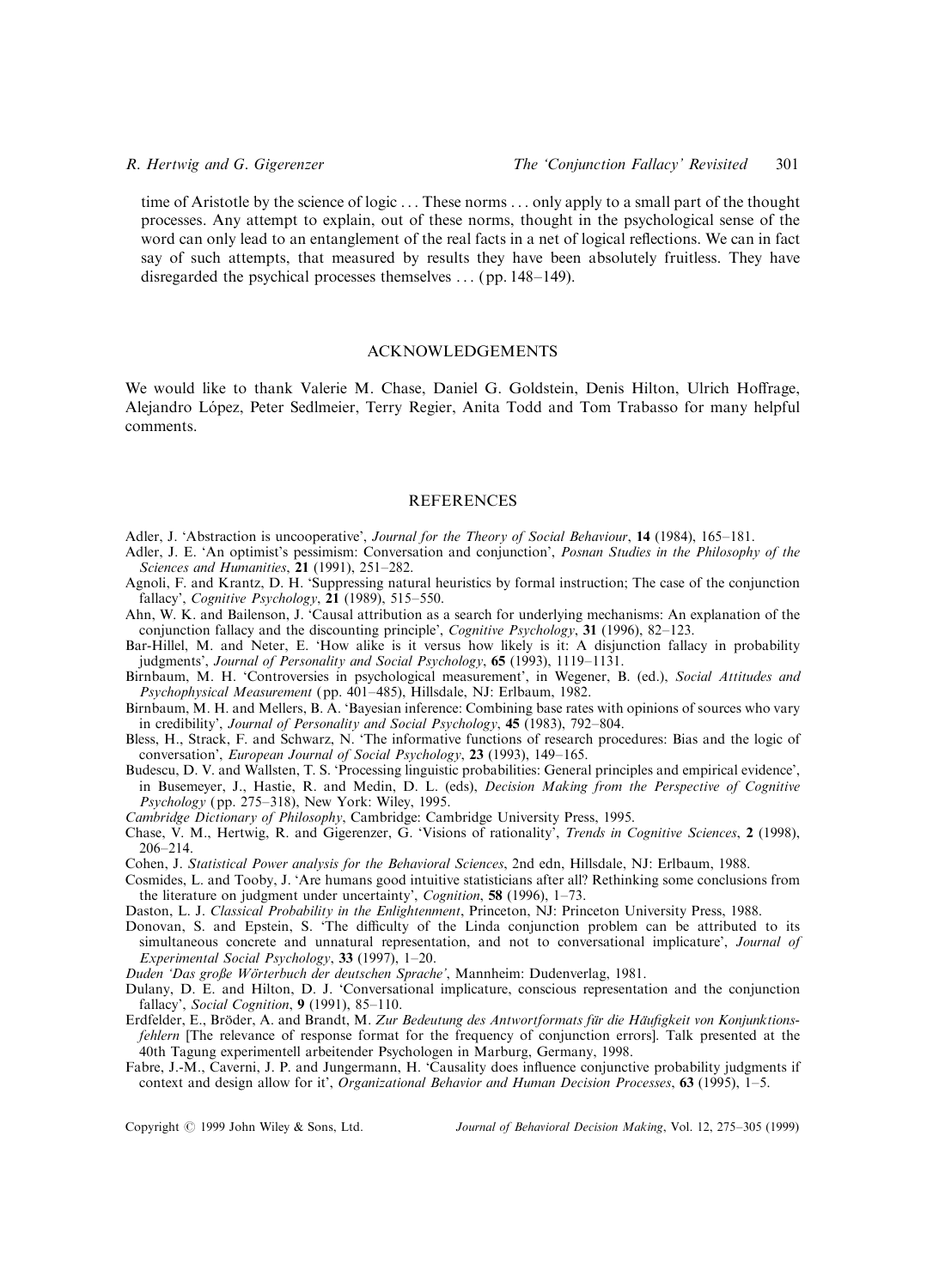- Fiedler, K. 'The dependence of the conjunction fallacy on subtle linguistic factors', *Psychological Research*, 50  $(1988), 123 - 129.$
- Gigerenzer, G. 'Why the distinction between single-event probabilities and frequencies is relevant for psychology (and vice versa)', in Wright, G. and Ayton, P. (eds), Subjective Probability (pp. 129–161), New York: Wiley, 1994.
- Gigerenzer, G. 'On narrow norms and vague heuristics: A reply to Kahneman and Tversky', *Psychological* Review, 103 (1996), 592-596.
- Gigerenzer, G. and Hoffrage, U. 'How to improve Bayesian reasoning without instruction: Frequency formats', Psychological Review, 102 (1995), 684-704.
- Gigerenzer, G., Hoffrage, U. and Kleinbölting, H. 'Probabilistic mental models: A Brunswikian theory of confidence', Psychological Review, 98 (1991), 506-528.
- Gigerenzer, G. and Murray, D. J. Cognition as Intuitive Statistics, Hillsdale, NJ: Erlbaum, 1987.
- Gigerenzer, G. and Regier, T. 'How do we tell an association from a rule? Comment on Sloman (1996)'. Psychological Bulletin, 119 (1996), 23-26.
- Gigerenzer, G., Swijtink, Z., Porter, T., Daston, L., Beatty, J. and Krüger, L. The Empire of Chance: How probability changed science and everyday life, Cambridge: Cambridge University Press, 1989.
- Gould, S. J. Bully for Brontosaurus: Reflections in natural history, New York: Norton, 1992.
- Grice, H. P. 'Logic and conversation', in Cole, P. and Morgan, J. L. (eds), Syntax and Semantics 3: Speech acts (pp. 41–58), New York: Academic Press, 1975.
- Grice, H. P. Studies in the Way of Words, Cambridge, MA: Harvard University Press, 1989.
- Hacking, I. The Emergence of Probability, Cambridge: Cambridge University Press, 1975.
- Hertwig, R. Why Dr Gould's Homunculus doesn't think like Dr Gould: The 'conjunction fallacy' reconsidered, Doctoral dissertation, Universität Konstanz: Germany. Konstanz: Hartung-Gorre Verlag (1995).
- Hertwig, R. and Chase, V. M. 'Many reasons or just one: How response mode affects reasoning in the conjunction problem', Thinking and Reasoning, 4 (1998), 319-352.
- Hilton, D. J. 'The social context of reasoning: Conversational inference and rational judgment', *Psychological* Bulletin, 118 (1995), 248-271.
- Hoffrage, U. and Gigerenzer, G. 'Using natural frequencies to improve diagnostic inferences', Academic Medicine, 73 (1998), 538-540.
- Jones, S. K., Jones Taylor, K. and Frisch, D. 'Biases of probability assessment: A comparison of frequency and single-case judgments', Organizational Behavior and Human Decision Processes, 61 (1995), 109-122.
- Juslin, P., Olsson, H. and Winman, A. 'The calibration issue: Theoretical comments on Suantak, Bolger and Ferrell (1996)', Organizational Behavior and Human Decision Processes, 73 (1998), 3-26.
- Kahneman, D. and Tversky, A. 'On the reality of cognitive illusions', *Psychological Review*, 103 (1996), 582-591.
- Kanwisher, N. 'Cognitive heuristics and American security policy', Journal of Conflict Resolution, 33 (1989),  $652 - 675.$
- Koehler, J. J., Gibbs, B. J. and Hogarth, R. M. 'Shattering the illusion of control: Multi-shot versus single-shot gambles', Journal of Behavioral Decision Making, 7 (1994), 183-191.
- Langer, E. J. 'The illusion of control', Journal of Personality and Social Psychology, 32 (1975), 311-328.
- Macdonald, R. R. 'Credible conceptions and implausible probabilities', British Journal of Mathematical and Statistical Psychology, 39 (1986), 15-27.
- Macdonald, R. R. and Gilhooly, K. J. 'More about Linda or conjunctions in context', *European Journal of* Cognitive Psychology, 2 (1990), 57-70.
- Margolis, H. Patterns, Thinking, and Cognition: A theory of judgment, Chicago: University of Chicago Press, 1987.
- May, R. S. Realismus von subjectiven Wahrscheinlichkeiten: Eine kognitionspsychologische Analyse inferentieller Prozesse beim Over-confidence Phänomen, [Calibration of subjective probabilities: A cognitive analysis of inference processes in overconfidence]. Frankfurt, Germany: Lang, 1987.
- Messer, W. S. and Griggs, R. A. 'Another look at Linda', Bulletin of the Psychonomic Society, 31 (1993),  $193 - 196.$
- Morier, D. M. and Borgida, E. 'The conjunction fallacy: A task specific phenomenon?', Personality and Social Psychology Bulletin, 10 (1984), 243-252.
- Nisbett, R. E., Krantz, D. H., Jepson, C. and Kunda, Z. 'The use of statistical heuristics in everyday inductive reasoning', Psychological Review, 90 (1983), 339-363.
- Oxford English Dictionary, Oxford: Clarendon Press, 1989.

Copyright © 1999 John Wiley & Sons, Ltd.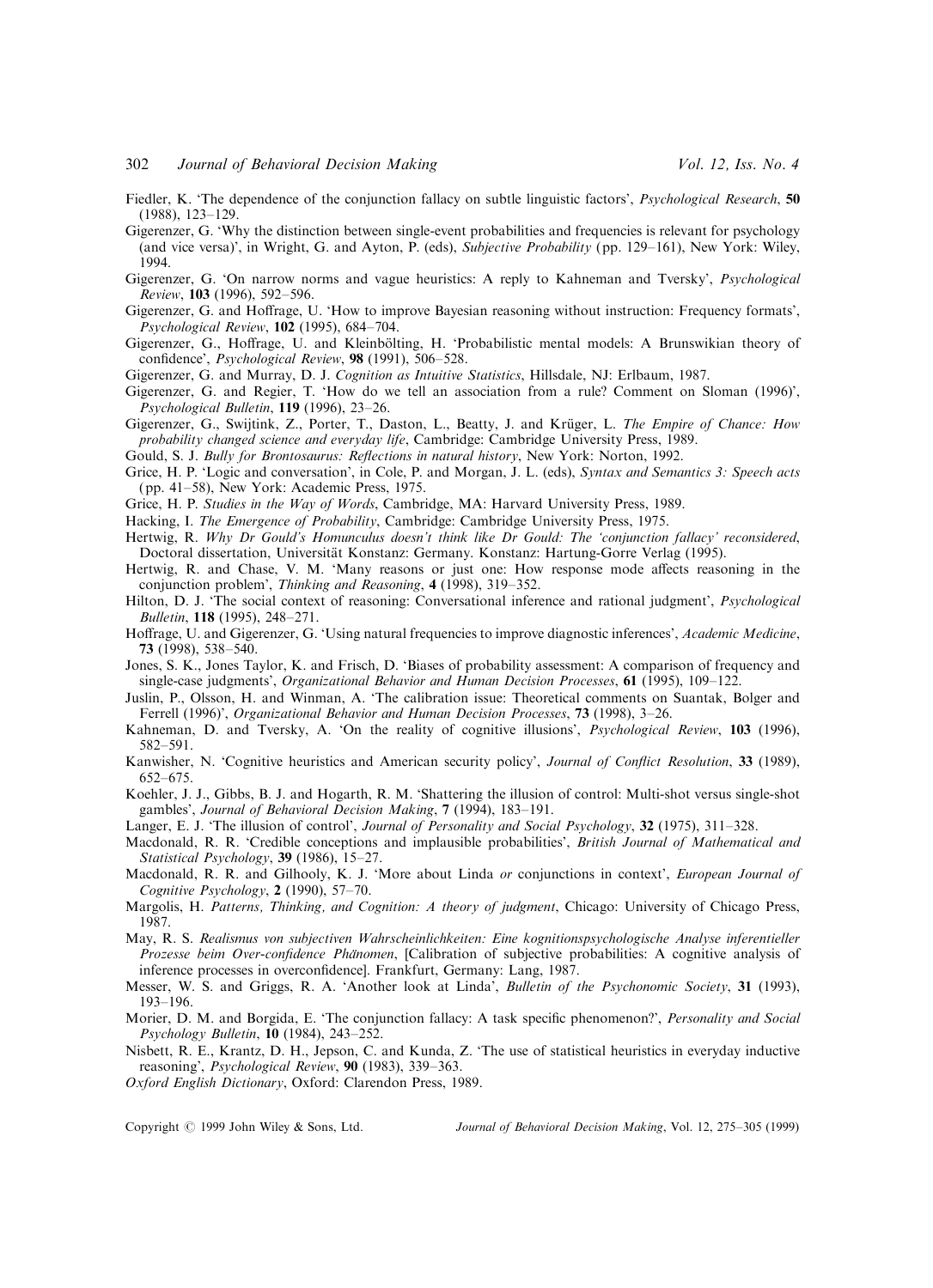Politzer, G. and Noveck, I. A. 'Are conjunction rule violations the result of conversational rule violations?', Journal of Psycholinguistic Research, 20 (1991), 83-103.

Random House College Thesaurus, New York: Random House, 1984.

Reeves, T. and Lockhart, R. S. 'Distributional versus singular approaches to probability and errors in probabilistic reasoning', Journal of Experimental Psychology: General, 122 (1993), 207-226.

- Rosch, E. 'Cognitive representations of semantic categories', Journal of Experimental Psychology: General, 104  $(1975), 192 - 233.$
- Sedlmeier, P. 'BasicBayes: A tutor system for simple Bayesian inference', Behavior Research Methods, Instruments, and Computers, 29 (1997), 328-336.

Sen, A. 'Internal consistency of choice', *Econometrica*, 61 (1993), 495–521.

- Shafir, E. B., Smith, E. E. and Osherson, D. N. 'Typicality and reasoning fallacies', Memory & Cognition, 18  $(1990), 229 - 239.$
- Shapiro, B. J. Probability and Certainty in Seventeenth-Century England, Princeton, NJ: Princeton University Press, 1983.
- Smith, E. E. and Osherson, D. N. 'Similarity and decision making', in Vosniadou, S. and Ortony, A. (eds), Similarity and Analogical Reasoning (pp. 60-75), Cambridge: Cambridge University Press, 1989.

Sniezek, J. A. and Buckley, T. 'Decision errors made by individuals and groups', in Castellan, N. J. (ed.), Individual and Group Decision Making, Hillsdale, NJ: Erlbaum, 1993.

Sperber, D. and Wilson, D. Relevance: Communication and cognition, 2nd edn, Oxford: Blackwell, 1995.

Stich, S. P. 'Could man be an irrational animal?', Synthese, 64 (1985), 115-135.

Teigen, K. H. 'Variants of subjective probabilities: Concepts, norms, and biases', in Wright, G. and Ayton, P. (eds), Subjective Probability (pp. 211-238), New York: Wiley, 1994.

Teigen, K. H., Martinussen, M. and Lund, T. 'Linda versus world cup: Conjunctive probabilities in three-event fictional and real-life predictions', Journal of Behavioral Decision Making, 9 (1996), 77-93.

- Third New International Dictionary, Springfield, MA: Merriam Company, 1967.
- Thüring, M. and Jungermann, H. 'The conjunction fallacy: Causality versus event probability', Journal of Behavioral Decision Making, 3 (1990), 61-74.
- Tversky, A. and Kahneman, D. 'Extensional versus intuitive reasoning: The conjunction fallacy in probability judgment', Psychological Review, 90 (1983), 293-315.
- Tversky, A. and Koehler, D. J. 'Support theory; A nonextensional representation of subjective probability', Psychological Review, 101 (1994), 547-567.
- Varey, C. A., Mellers, B. A. and Birnbaum, M. H. 'Judgments of proportions', Journal of Experimental Psychology: Human Perception and Performance, 16 (1990), 613–625.
- Wundt, W. An Introduction to Psychology (translation of Einführung in die Psychologie by R. Pinter), New York: Arno, 1912/1973.

#### Authors' biographies:

Ralph Hertwig is a research scientist at the Max Planck Institute for Human Development, Berlin. He works on ecological rationality, the hindsight bias, and on the comparison of the methodological approaches in psychology and experimental economics.

Gerd Gigerenzer is Director at the Max Planck Institute for Human Development, Berlin. He specializes in ecological rationality, on fast and frugal decision heuristics that make sound inferences, and on the domainspecificity of judgment and decision making.

#### Authors' address:

Ralph Hertwig and Gerd Gigerenzer, Max Planck Institute for Human Development, Lentzeallee 94, 14195 Berlin, Germany.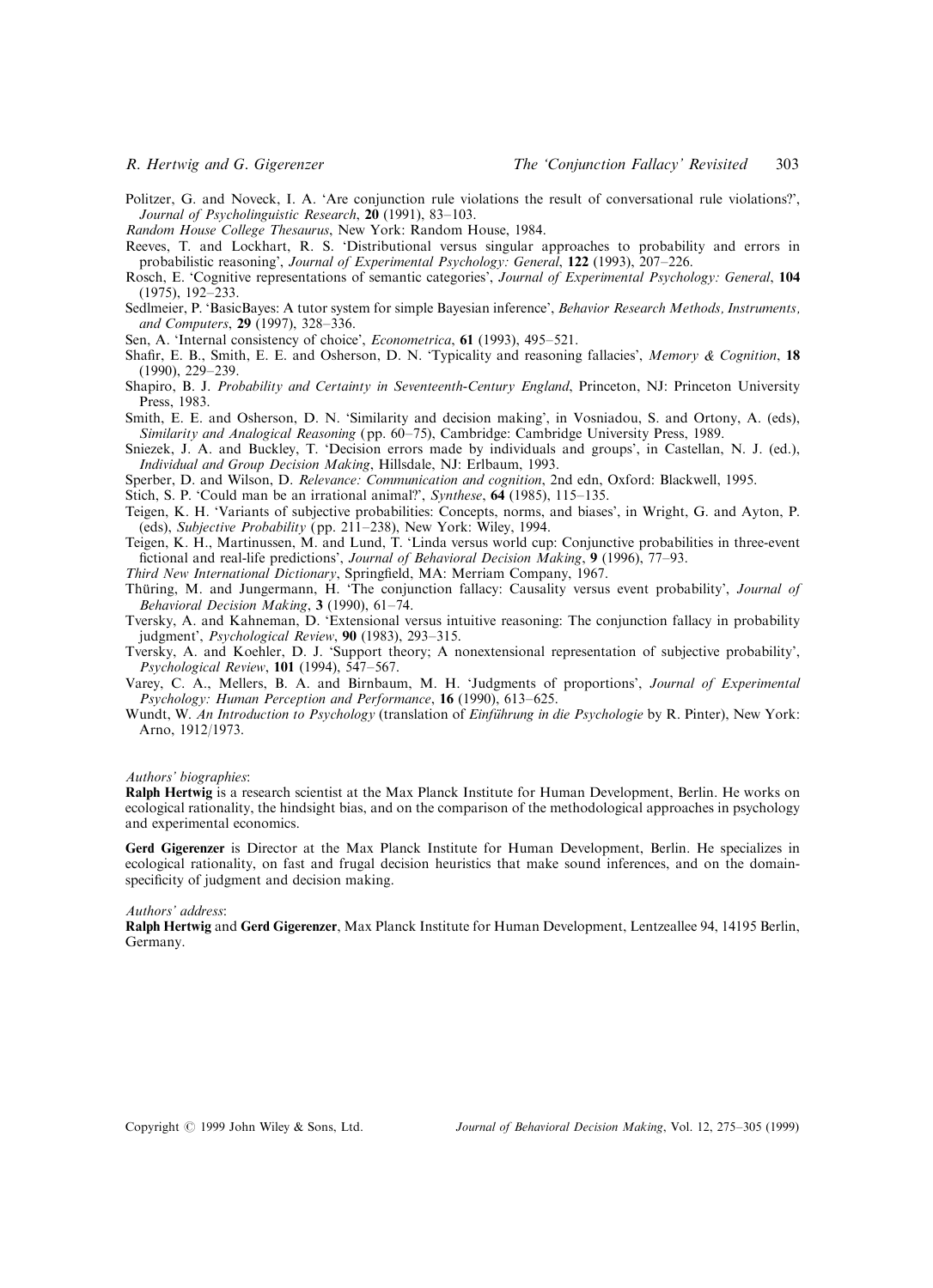# **APPENDIX**

Probability and frequency versions used by Tversky and Kahneman (1983), Fiedler (1988), and Reeves and Lockhart (1993).

# Tversky and Kahneman (1983)

Probability representation

A health survey was conducted in a representative sample of adult males in British Columbia of all ages and occupations. Mr F. was included in the sample. He was selected by chance from the list of participants. Which of the following statements is more probable? (check one)

Mr F, has had one or more heart attacks.

Mr F. has had one or more heart attacks and he is over 55 years old.

#### Frequency representation

A health survey was conducted in a sample of 100 adult males in British Columbia, of all ages and occupations. Please give your best estimate of the following values:

How many of the 100 participants have had one or more heart attacks? How many of the 100 participants both are over 55 years old and have had one or more heart attacks?

# **Fiedler** (1988)

Probability representation Linda is 31 years old, single, outspoken, and very bright ... Please rank order the following statements with respect to their probability.

Linda is a bank teller. Linda is active in the feminist movement. Linda is a bank teller and is active in the feminist movement. [Fiedler presented five other hypotheses in addition to T, F, and T&F]

Frequency representation

Linda is 31 years old, single, outspoken, and very bright ... To how many out of 100 people who are like Linda do the following statements apply?

Linda is a bank teller. Linda is active in the feminist movement. Linda is a bank teller and is active in the feminist movement.

Copyright © 1999 John Wiley & Sons, Ltd.